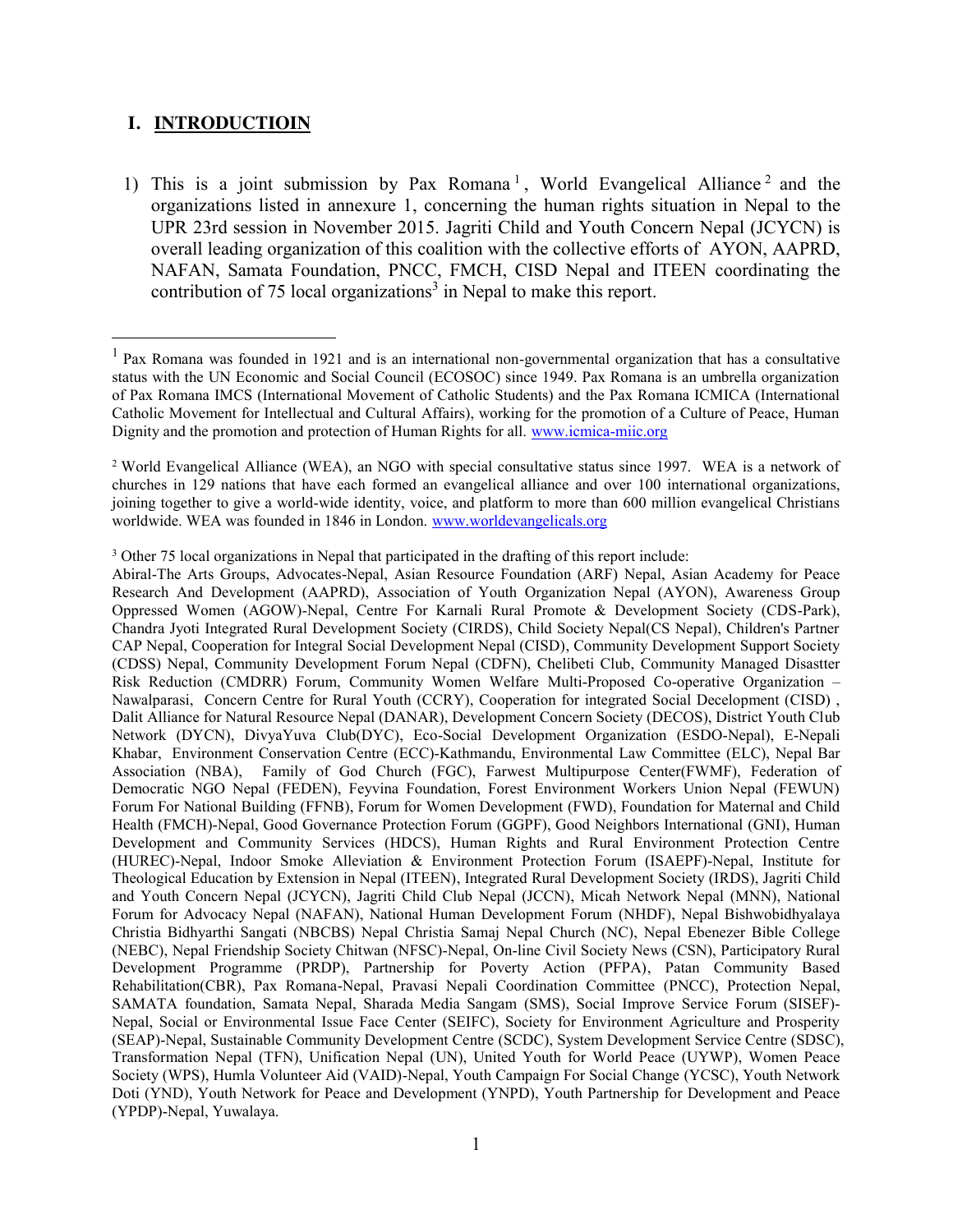# **II. METHODOLOGY**

2) The methodology to draft this report has been participatory and included the following steps: Firstly, informal consultations were organized to identify current thematic human Rights issues to monitor; Secondly, a national consultation meeting was organized on eight thematic issues which were lead by eight major Civil Society Organizations  $(CSO)^4$  in Nepal to coordinate with other NGOs and stakeholders working on the same thematic issue by analyzing current national context, to collect information and evaluate Nepal's implementation status of accepted recommendations of the first UPR in 2011; Thirdly, a wide on-line consultation with other CSOs and FBOs to ascertain their views and recommendations, and Finally a national workshop was organized during one week from 25 to 30 January 2015 with 75 Civil Society Organizations (CSO) & Faith Based Organizations  $(FBO)^5$  to analyze the current Human Rights issues by evaluating Nepal's implementation status of the first UPR and to formulate new recommendations for the second UPR, Finally one day consultation meeting was conducted following the national consultation meeting to accept and validate the final report of this joint submission.

### **III. MAIN ASPECTS OF THE REPORT**

- 3) This report addresses the human rights situation in Nepal since 2011, with a particular focus on eight issues that affect majority of its population and the situation of vulnerable and marginalized groups in Nepal. Focusing on the actions taken by the Government of Nepal (GoN) to implement accepted recommendations of the first UPR in 2011, this reports also tries to bring into the attention of some HR issues less covered earlier. These include, inter alia: (I) Truth and Reconciliation Commission (II) Rights of Migrant Workers and Members of Their Families (III) Dalits' Access to Justice and Issues of Physical Segregation (IV) Girl Child Rights (V) Women's Health and Reproductive Right (VI) Youth Rights (VII) Freedom of Religion or Belief (VIII) Climate Change, Natural Resources and Human Rights.
- 4) We express our deep concern on the lack of the follow up of the 1st UPR of 2011 by the GoN, despite the fact it has adopted an action plan in 2012 to implement the accepted

 <sup>4</sup> They are AYON, AAPRD, NAFAN, Samata Foundation, PNCC, FMCH, CISD Nepal and ITEEN who have coordinated contribution from other NGOs and stakeholders working on the following eight thematic issues: (I) Truth and Reconciliation Commission (II) Rights of Migrant Workers and Members of Their Families (III) Dalits' Access to Justice and Issues of Physical Segregation (IV) Girl Child Rights (V) Women's Health and Reproductive Right (VI) Youth Rights (VII) Freedom of Religion or Belief (VIII) Climate Change, Natural Resources and Human Rights.

<sup>&</sup>lt;sup>5</sup> The stakeholders of this joint submission works in 29 districts of 5 Development regions (Eastern Region-2 District, Central region-11, Western Region-6 District, Mid-Western Region-7 District, Far western region-3 district) of Nepal. The data and information obtained for this submission came from various sources, including firsthand information from various contact groups and 75 national and local organizations as well individuals and particular groups affected by human rights abuses in Nepal.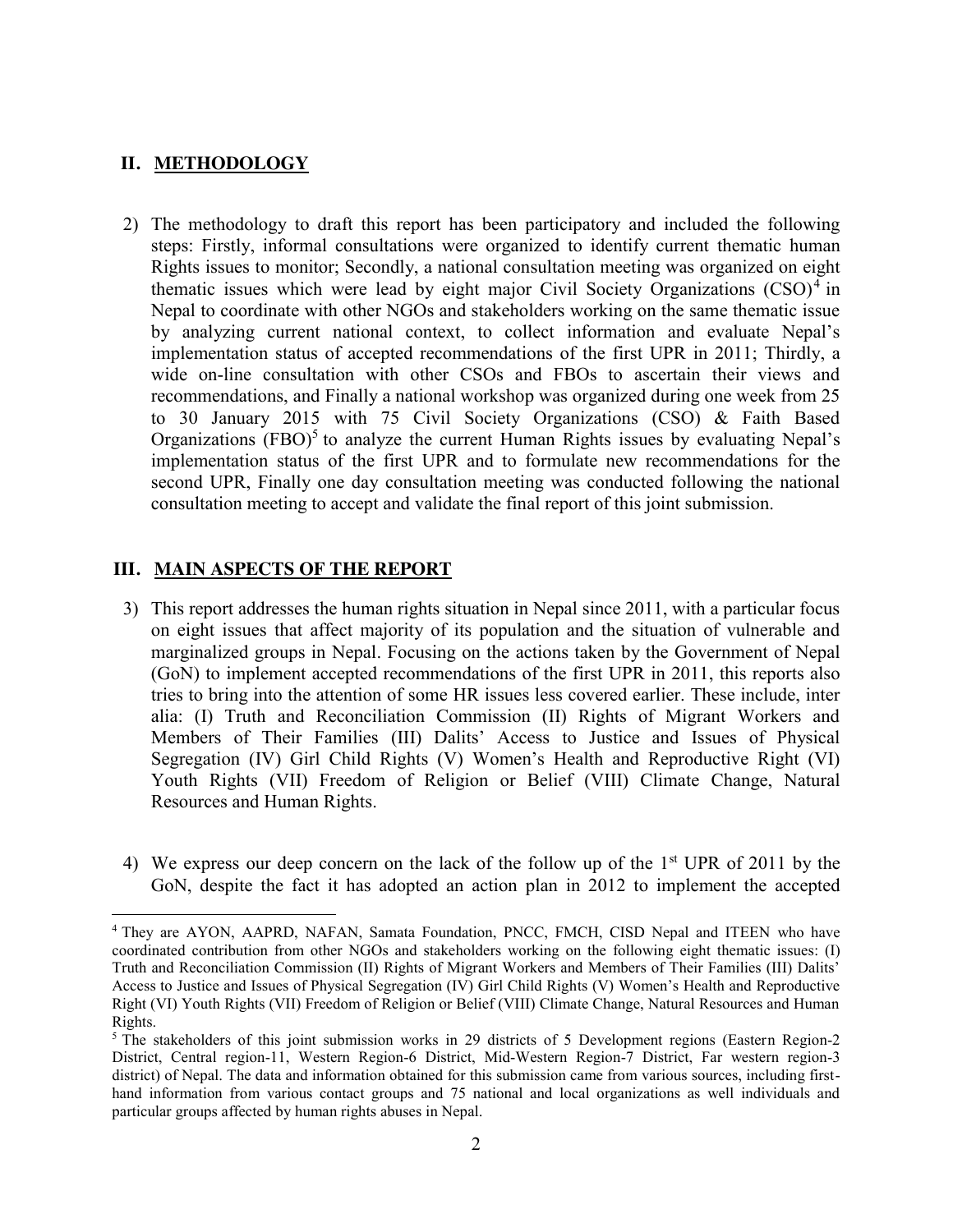recommendations of 2011 UPR.<sup>6</sup> We have noticed that GoN has failed to take necessary measures to implement most of its recommendations in effective manner, in particular, the Constitution that is not yet promulgated due to the disagreement among the political parties mainly on the issues of state restructuring, federalism and ethnic identity. The prolonged disputes among the political parties that do not provide conducive political context is also identified as one of main causes and the absence of the constitution consistent with international legal principles which does not facilitate strengthening the National Human Rights Commission (NHRC),  $^7$  rule of law and the right to effective remedy, the establishment of credible transitional justice measures and the end of impunity.

# **1. TRUTH AND RECONCILIATION COMMISSION, RIGHTS OF VICTIMS AND INTERNALLY DISPLACED AND DISAPPEARED PEOPLE DURING ARMED CONFLICT**

# **A. First-cycle UPR Recommendations**

5) In the first–cycle of the UPR in 2011, the GoN received about 7 recommendations concerning peace and reconciliation<sup>8</sup> (TRC  $\&$  COPID).<sup>9</sup>

# **B. Legal and Institutional Framework**

- 6) After Comprehensive Peace Accord (CPA) signed on 21 November 2006 between the GoN and the CPN (Maoist), the Truth and Reconciliation Act, 2071 (TRC Act, 2014) was passed by the parliament on April 2014, which powers the Commissions to recommend amnesty for gross violations of International Human Rights Law (IHRL) or serious violations of International Humanitarian Law (IHL) that is inconsistent with international instruments and UN Policies on Amnesty (Section 26). The TRC Act also has ruled out a verdict of Supreme Court of Nepal of 2 January  $2014^{10}$ , which was criticized by UN High Commissioner for human rights for breaching international law and the fact that the Act does not provide sufficient guarantees of the independence and impartiality of the Commissioners and the operation of the Commission.
- 7) The "Truth and Reconciliation Commission (TRC)" and the "Commission on the Enquiry of Disappearance (CED)" have been formed on 10th February 2015, but continuous concerns are expressed about the process of appointing commissioners due to the lack of transparency on selection criteria, the discretion that vests with the Ministry of Peace and

 <sup>6</sup> The recommendations are contained in Human Rights Council, Report of the Working Group on the Universal Periodic Review Nepal, A/HRC/17/5, 8 March 2011.

<sup>7</sup> Recommendations 106.7 and 106.8

<sup>8</sup> Act on the *"Commission of Inquiry into Disappearances and a Truth and Reconciliation Commission", 2014*

<sup>9</sup> Among these, GoN accepted 5 recommendations, 2 recommendations were supposed to be examined by Nepal and committed to provide response no later than 17<sup>th</sup> session of the human rights council in June 2011 but it has not been responded till date with greater importance.

<sup>&</sup>lt;sup>10</sup> It should in particular prohibit amnesty for acts which are crimes under international law.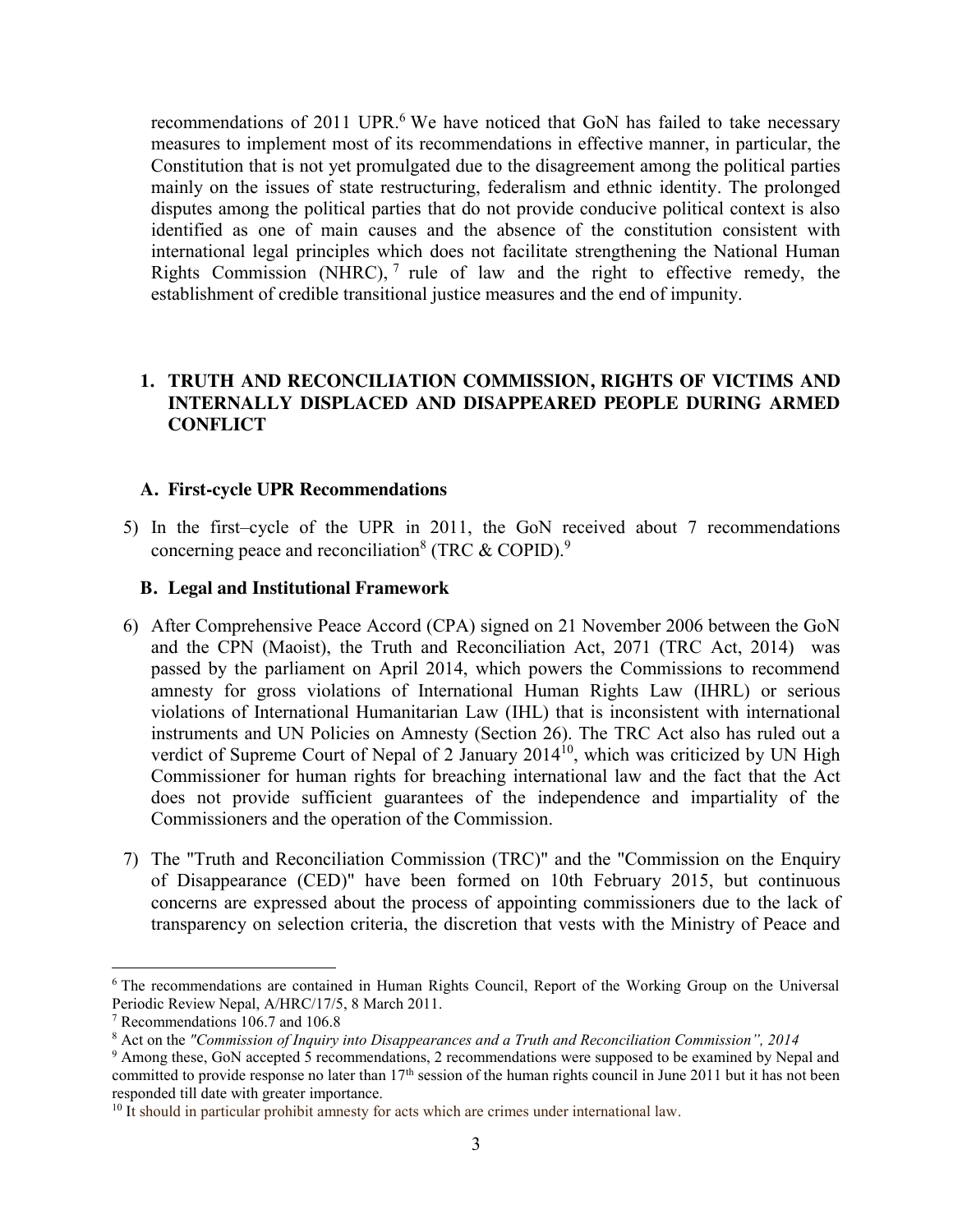Reconstruction to act on the commissions' recommendation and seek prosecution of individual perpetrators through the Attorney General's office (section 25 and section 29), and the amnesty powers that vest with the commission for a range of crimes (section 26). It took more than 8 years to come to this point, but still it lacks the consultation with the concerned stakeholders and its procedures that has not been thought.

# **C. Promotion and Protection on Human Rights on the ground**

- 8) While Nepal's ten-year conflict<sup>11</sup> is over, the thousands victims are still suffering from its effects of injury, torture and rape. The families of the dead can mourn and gradually rebuild their lives, but for the families of the missing there is no end to their pain: sons, husbands, wives and daughters have disappeared, taken by both parties to the conflict, and their families are still waiting to know where they  $are^{12}$ .
- 9) Despite the efforts paid by the Recommendation Committee who has held discussions with victims' groups, political leaders, human rights activists, and civil society members, more is needed to create a transparent, consultative process that incorporates the specific concerns of women survivors, including survivors of sexual violence, who have been left out of government reparation programs, and who have been stopped from filing claims in court due to a 35-day statute of limitations period on reporting sexual violence.
- 10) No seriousness in national politics and policy has been noticed to address this grave breach of human rights and violation of international humanitarian law. There is urgent need to address the issue of disappearance with much more political will as it has merely been on the "Political Agenda".

# **D. Recommendations**

- a. Ensure independent and impartial work of the TRC and CED commissions in order to ensure effective justice to the victims, and proper dissemination of information to the public regarding the progress and the procedures of the commissions;
- b. Revisit and repeal the provision of amnesty in the TRC Act not to encourage the culture of impunity and to repeal the 35-day statute of limitations for prosecution;
- c. Promulgate domestic legal system to criminalise torture and enforced disappearance in accordance with the international HR law;

<sup>&</sup>lt;sup>11</sup> The armed conflict in Nepal (1996-2006) has left a legacy of some 16,729 dead, displacement of 78689 persons and 1,327 missing people according to the Government of Nepal, Third periodic report of Nepal on the implementation of the International Covenant on Economic, Social and Cultural Rights (E/C.12/NPL/3).

<sup>&</sup>lt;sup>12</sup> International Committee of Red Cross (ICRC), 2009, "Families of Missing Persons in Nepal: A Study of their *Needs"*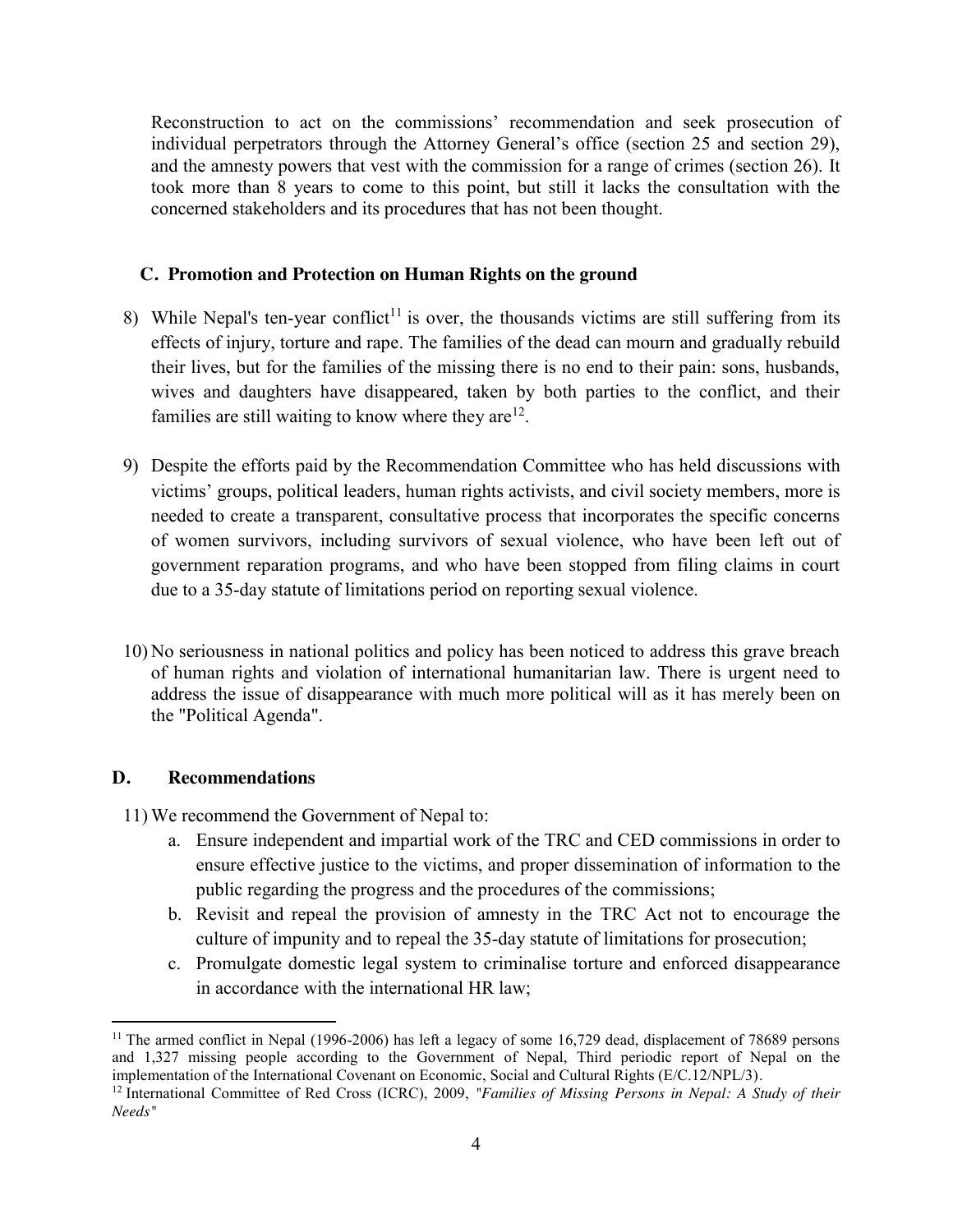- d. Ensure legal provisions for transfer of property rights to the families of disappeared persons $^{13}$ ;
- e. Discourage the forceful mediation between the victims and the perpetrators while dealing with the conflict era violence;
- f. Ensure that the provision of reparation is based on the rightful needs of victims and their families;
- g. Take necessary step to ratify *the International Convention for the Protection of All Persons from Enforced Disappearance.*

# **2. RIGHTS OF MIGRANT WORKERS AND MEMBERS OF THEIR FAMILIES**

### **A. First-cycle UPR Recommendations**

12) In the first–cycle of the UPR in 2011, GoN accepted one recommendation on this issue<sup>14</sup>.

### **B. Legal and Institutional Framework**

- 13) The Constitution of Nepal recognizes the right to work as a fundamental right and guarantees that every citizen has the right to employment as provided by  $law<sup>15</sup>$ . Special laws such as the Foreign Employment Act (FEA), 2007 and its Regulation, 2008 were promulgated to regulate and streamline the labor and employment sector, and protect the rights of employees and provide them with security. However human rights of migrant workers (MW) have been violating in different ways. Majority of cases of MWs are mediated by the Department of Foreign Employment (DFE) which is against the current law.
- 14) The GoN is formalizing employment through bilateral labor agreements currently with five recipient countries.<sup>16</sup> There are number of government bodies mandated to protect the rights of MWs from local to national and international level. However, services of the line agencies yet have not reached local level. Migration to India is still not been addressed by the  $FEA<sup>17</sup>$ . The law also excludes undocumented MWs in case of their death, injury and other mis-happening in destination countries.

<sup>&</sup>lt;sup>13</sup> Legal evidence and processing for dependents is tedious and unpractical in context of Nepal as the current legal provision legally prevents them to use properties of disappeared for 12 years and allows property transferred to the family members if sufficient evidence is provided.

 $14$  This recommendation was made by Poland to "Ensure that the new labour legislation includes provisions prohibiting discrimination both in the employment and the recruitment procedures, as set out in ILO Convention No. 111".

<sup>&</sup>lt;sup>15</sup> The GoN says that every employee or worker is entitled to proper labor exercise, and every citizen has a fundamental right against any form of exploitation, with the exception of compulsory service prescribed by law for public purposes.

<sup>&</sup>lt;sup>16</sup> Qatar, Bahrain, United Arab Emirates and Republic of Korea.

<sup>&</sup>lt;sup>17</sup> There is no exact data of India migration with Nepal government for instance in an incident of flashfloods Uttarakhanda, India of June 2013, missing of Nepali migrant workers is still unknown.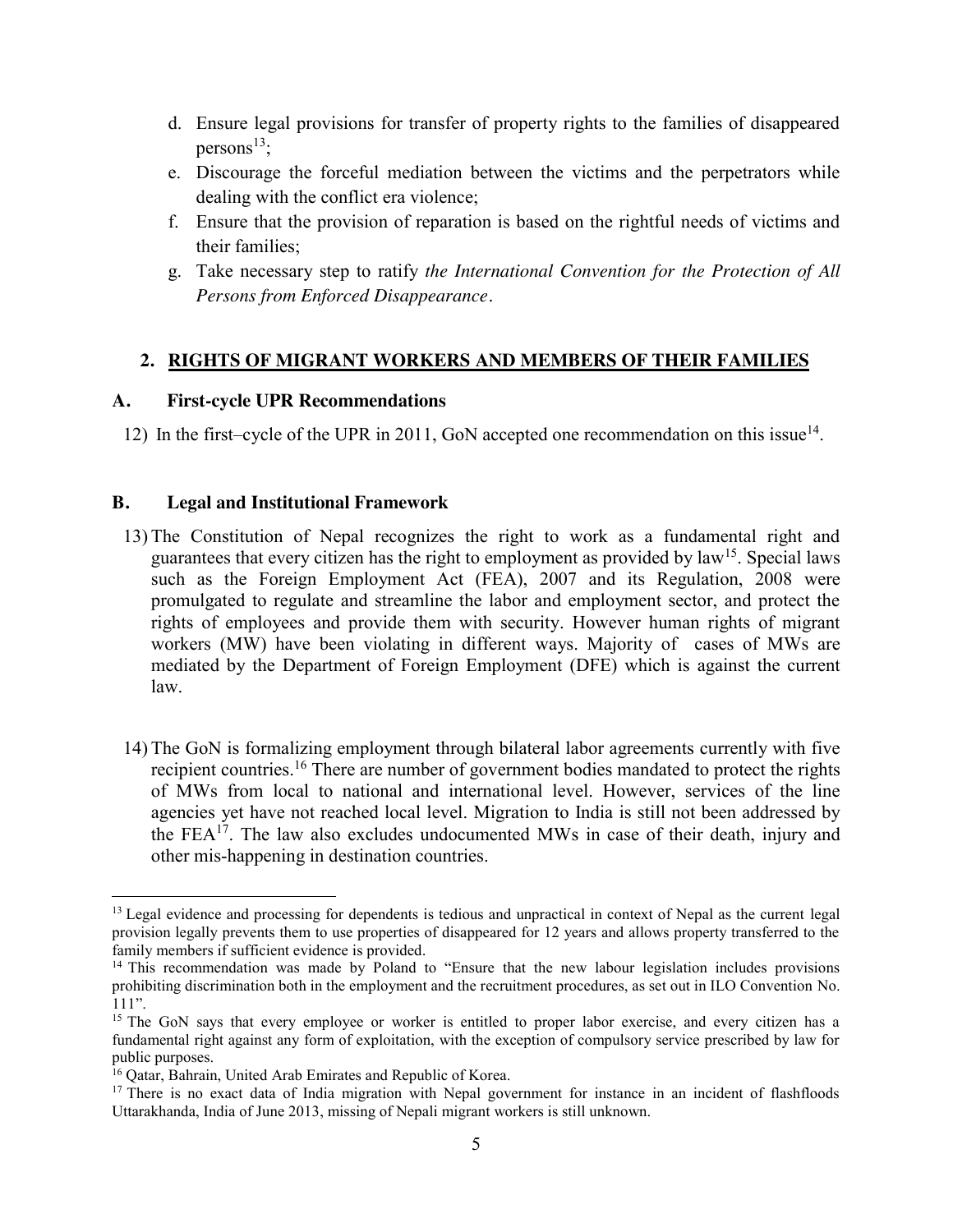- 15) The policies of GoN seem to be oriented towards sending Nepali to abroad for labor migration. FEA try to address the issues of rights of MWs and their family members, yet the services of government agencies is still centered at Kathmandu.
- 16) Nepal has been witnessing phenomenal growth of migration to abroad in recent years<sup>18</sup>, yet movements to protect rights of MWs and their families do not hold a notable record. Around 3.5 million Nepali MWs work in foreign lands, 55.8 percent households are receiving remittance that represents 29.5 percent in GDP. 77 percent of returnee MWs are still interested to go to overseas again. All figures mentioned above excludes large number of undocumented Nepali migrants working in India.
- 17) However, it is estimated that a MW before leaving the country, cheated at 16 places and corruption under foreign employment is NPR 17.2 billion per year<sup>19</sup>. Despite the existing laws and institutional framework, half of the problems faced by MWs arise in home country. MWs are considered as lower class people and discriminated at many places even by government institutions.
- 18) Problems faced by number of MWs are mostly non-obliged of contract, contract substitution, deaths at destination countries, stranded, cheating and health related problems<sup>20</sup>. Human trafficking in the name of migration has not been addressed seriously<sup>21</sup>. Reintegration programs and packages, education and awareness activities for safer migration and skill development trainings are in minimal numbers that can ensure safe and dignified migration as well as proper utilization of money and skills in home country.
- 19) Regulation of private sector actors involved in foreign employment by GoN has been inadequate. Private sector actors such as recruitment agencies, pre-departure orientation providers and medical centers are rampantly exploiting the MWs. There is rapidly increasing trend of MWs headed to Malaysia returning back home due to the reason of 'medical unfit'. However there is not a single case till this date where medical centers have been sued for providing 'medical fit' certificate to those who are unfit. In such case, each victimized MW lost minimum of NPR. 120,000 they have paid to recruitment agency in order to go to Malaysia.
- 20) Grievance handling mechanisms of Department of Foreign Employment (DoFE) is inadequate and inappropriate in relation to growing number of grievances of MWs. The

<sup>&</sup>lt;sup>18</sup> In average, more than 1500 youths leaves Nepal every day. The rate of labor migration has been multiplied by 106 percent within last 20 years. The total number of absent population has increased more than two folds in a decade reaching 1.9 million in 2011. Specialists and Civil Society Organizations quote poverty and high unemployment rate as major causes of foreign migration of Nepali. It is estimated that the population living below the poverty line is approximately 25.4 per cent.

 $19$  Labor Brokerages and Trafficking of Nepali Migrant Workers: A Report published by Verite in 2012

<sup>&</sup>lt;sup>20</sup> PNCC reports: an ngo working for rights of migrant workers and their family members alone has received the 1286 individual cases in which majority of cases belongs to violation of rights of labor

<sup>&</sup>lt;sup>21</sup> 6000-8000 Nepali girls have been trafficked to UAE: Report published in Times of India, Jan 6, 2015.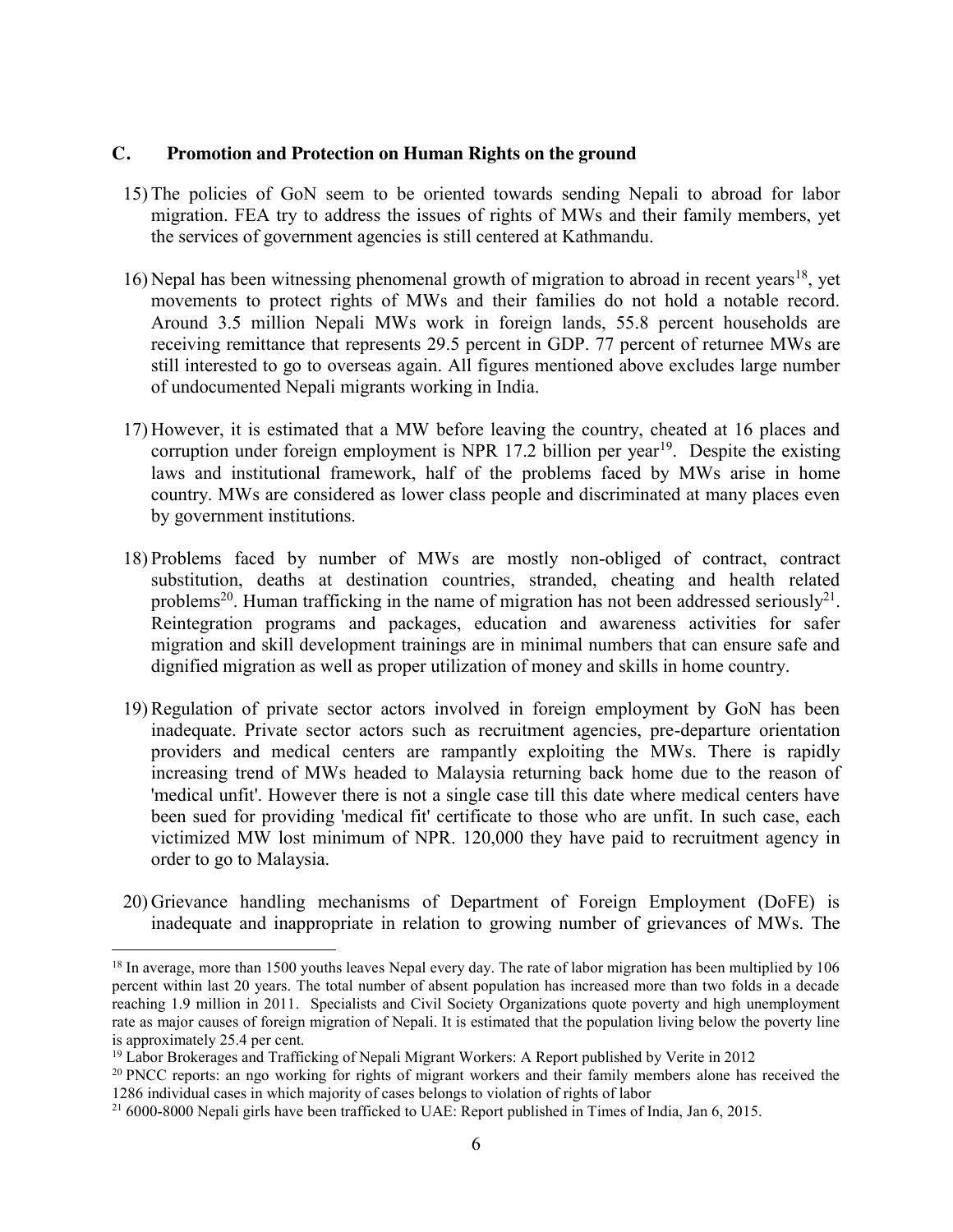victims are responsible for delivering the summon letters to the responsible recruitment agencies on behalf of DoFE that increases the vulnerability of victimized MWs including physical assault.

# **D. Recommendations**

21) We recommend the Government of Nepal to:

- a. Amend and implement Foreign Employment Act-2064 effectively to prohibit discrimination both in the employment and the recruitment procedures as set out in ILO Convention No. 111;
- b. Make necessary arrangement in the law to hold private actors such as medical centers accountable in case of MWs being victimized due to their action with proper compensation of the losses to MWs;
- c. Ensure that complaint handling mechanism is MWs friendly and protects the workers from being further victimized;
- d. Decentralize Foreign Employment Department Services to region and districts;
- e. Monitor effectively the enforcement of bilateral labor agreements signed with 5 recipient countries and continue to sign more agreements with other host countries;
- f. Provide adequate information on procedures for access to and enjoyment of their rights to MWs, especially women MWs, to control fraudulent, reduce processing, arrange necessary mechanism to provide easy and low interest loans for reintegration purpose;
- g. Enhance the outreach service of Nepal's Embassies at major labor destination countries;
- h. Ratify the International Convention on the Protection of the Rights of All migrant Workers and Members of Their Families (ICMW).

# **3. DALITS' ACCESS TO JUSTICE AND ISSUE OF PHYSICAL SEGREGATION**

# **A. First-cycle UPR Recommendations**

22) In the first UPR, the GoN accepted 8 out of 18 recommendations concerning Dalits, on the Dalit's Access to Justice and Issue of Physical Segregation.

# **B. Legal and Institutional Framework**

23) Dalits represent 13.21 % of the total population in Nepal. Denied to access to public and private spheres and utilities, Physical and verbal abuses, threats, displacements, social boycotts, murder and obstruction to inter-caste marriage are key forms of discrimination suffered by Dalits. Except the enactment of Caste Based Discrimination and Untouchability (CBDU Offence & Punishment) Act, 2011, the GoN has not adequately implemented accepted recommendations of the first UPR 2011.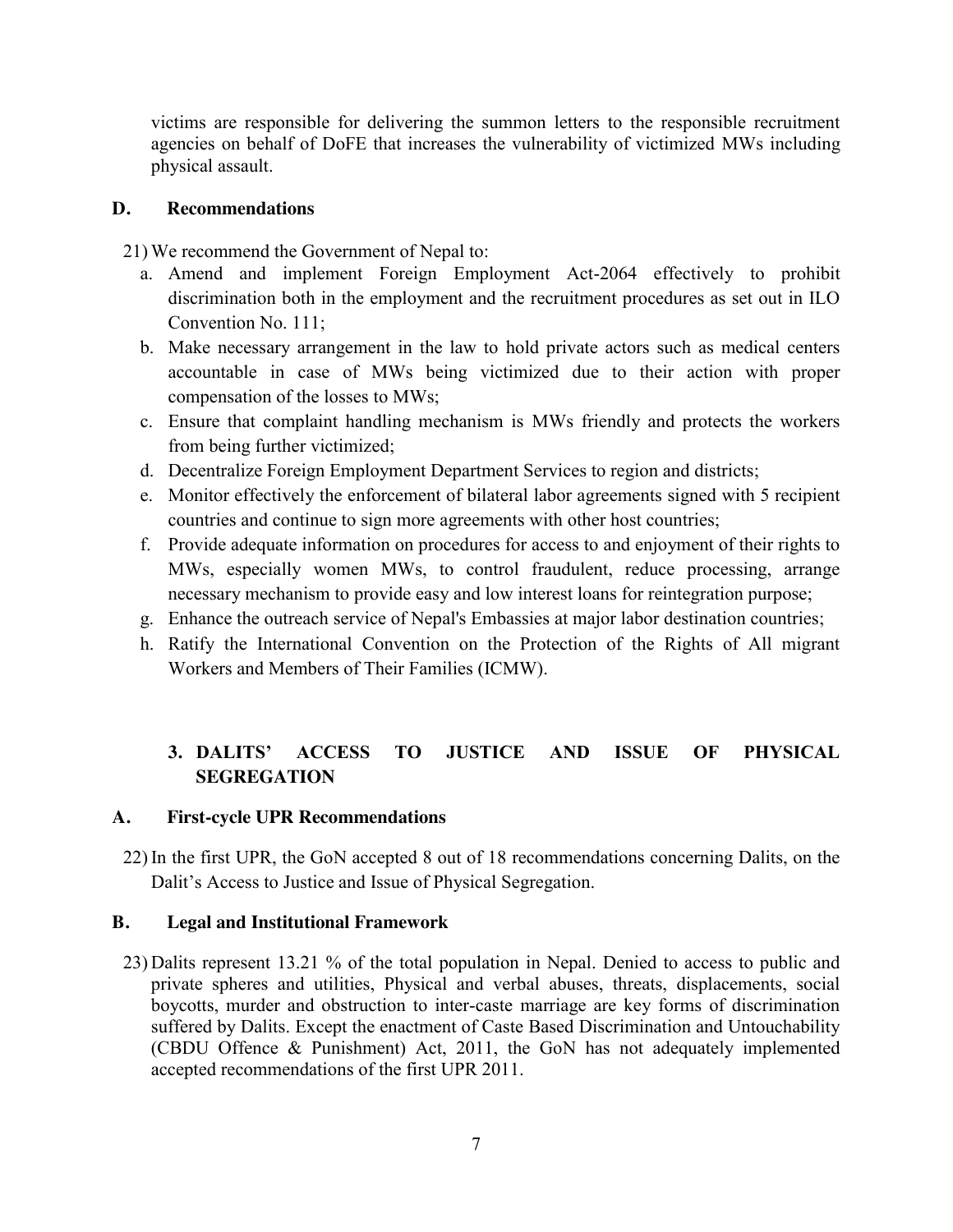- 24) Although the Interim Constitution guarantees  $^{22}$  equal rights without discrimination to Dalits, but its implementation is negligible. The Mechanisms for Promoting Dalit Rights and Eradicating CBDU Act 2011, coordinated by the Chief Secretary of the government, remains inactive since its inception as it lacks both the adequate budget and statutory mandate. National Dalit Commission (NDC) and National Human Rights Commission (NHRC) are the government institutions for monitoring of overall human rights violation in Nepal but the GoN has failed to implement the recommendations of commissions. The NDC suffers insufficient budget and lack of human resources to function.
- 25) Badi Development Board and Neglected, Suppressed and Dalit Community Upliftment Development Committee also lack budgetary and human resources support.
- 26) The GoN has not submitted its periodic report to the Committee on the Elimination of All Forms of Racial Discrimination (CERD) since 2004.

- 27) The major reasons for poor implementation of CBDU Offence & Punishment Act are identified as the lack of its rules, caste mindset of law enforcement actors, inadequate knowledge about the Act, problems to collect tangible evidences, negligence in investigation, case converting practices into another case<sup>23</sup>, failure to charge for additional punishment for public service holders<sup>24</sup>, adopting for negotiation rather than registering the cases by police, undue influence by representative of political parties, influence from local elite group to dilute the case, physical insecurity of victims and witnesses, poor socioeconomic status of Dalits and discretionary power of judges to opt for soft punishment.
- 28) No training programs offered to law enforcement agencies about CBDU Act & domestic and sexual violence against Dalits women, no general awareness-raising campaigns and programmes on the rights of Dalits has been organized.

<sup>&</sup>lt;sup>22</sup> The Interim constitution 2007 has guaranteed the Right to live with dignity (Article 12), Rights to Equality (Article 13), Affirmative Action for Dalits (Article 13.3), Right against Untouchability and Racial Discrimination (Article 14) and Right to social justice (Article 21). 23 Plaintiff GoN by application of Hira Devi Nepali Vs Jeevan Bahadur Bam and others in District court of

Kanchanpur (case no. 069-CR-0034, Decision no. 207, date 23 April 2014). In this case, the issue was raised by the belongingness of Ball, Sagar Nepali and Suraj Nepali, residents of Kanchanpur District, Bhimdatta Municipality, Ward No.18 were insulted by using derogatory words such as *Dum* (low caste) and *Dholi*  (Drummer) and battered by the Jiban Bahdur Bam and Harka Bahadur Bam, residents of the same place on 24 October 2012. The case was registered demanding legal treatment as per the CBD&U Act, 2011 but the case was converted into libel and slander by the final verdict of District Court of Kanchanpur. 24 Plaintiff GoN by the application of Ram Bahadur Sunar Vs Sita Ram Subedi and others in district court Dhading

<sup>(</sup>Case No. 069-CR-0008, Decision no. 26, date 22 May, 2013). In this case, the incident was occurred due to the inter-caste marriage between Nabraj Sunar (Dalit boy), resident of Pida V.D.C. ward no. 5, Dhading district and Samjhana Subedi (Non-Dalit girl) in the same place. After the marriage, parents and relatives of groom were brutally bitten/physically attacked by the non Dalit people where teachers of government Schools were also involved in the incident but the district Attorney officer has missed to charge the additional Section ( Sec.7.2) for them who belongs to the public service holder.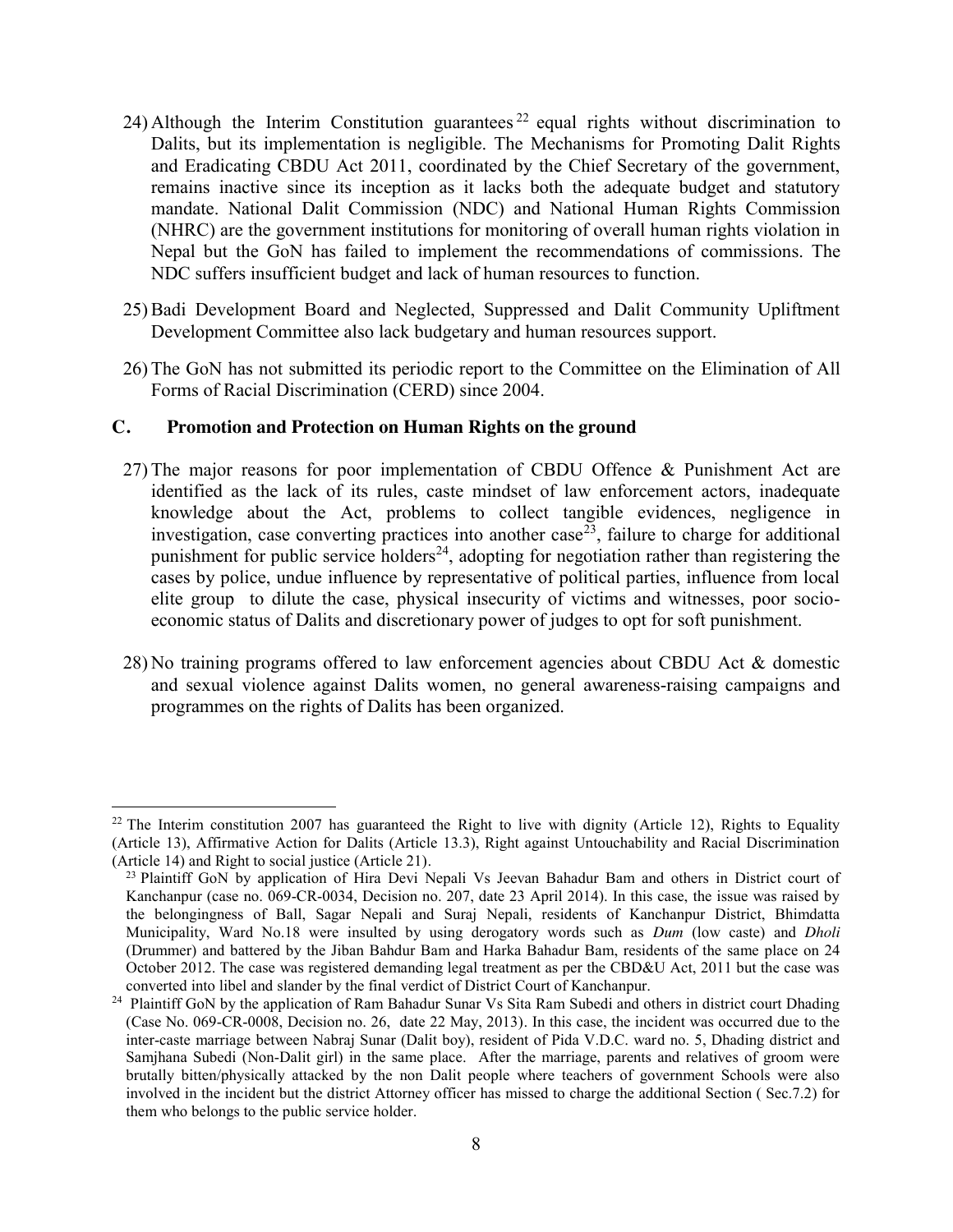#### **D. Recommendations**

29) We recommend the Government of Nepal to:

- a. Amend Caste Based Discrimination & Untouchability (Offence and Punishment) Act, 2011 to include proper sanctions against perpetrators<sup>25</sup>, allocate sufficient budget and design comprehensive national action plan to implement with time-bound objectives to eliminate Caste Based Discrimination and Untouchability ;
- b. Adopt Zero tolerance principle in justice delivery system regarding the offence of CBDU;
- c. Amend existing Evidence Act, 1974 with the provision of the 'Burden of Proof' to be shifted to the defendant in order to facilitate complaints from Dalits and ensure access to justice for discriminatory practices;
- d. Ensure the security for victims and witnesses with adequate compensation;
- e. Enhance 'Mechanism for Promoting Dalit Rights, especially Dalits women;
- f. Make the National Dalit Commission a constitutional body with adequate resources;
- g. Ensure significant representation of Dalits in law enforcement agencies, monitoring bodies and decision making levels.

# **4. GIRL CHILD RIGHTS**

#### **A. First-cycle UPR Recommendations**

30) In the first UPR, the GoN accepted 15 recommendations concerning Rights of the Child<sup>26</sup>, equally related to girl child.

#### **B. Legal and Institutional Framework**

31) The GoN has enacted specific laws to protect and promote the rights of the child<sup>27</sup> and right against child labour, bonded labour and Human Trafficking.<sup>28</sup>

<sup>&</sup>lt;sup>25</sup> To include the provision of fine at least NPR 50,000.00, compensation at least NPR  $100,000.00$  and imprisonment above five year for all those perpetrators of the CBDU Offence and Punishment Act, 2011

<sup>&</sup>lt;sup>26</sup> In the first UPR in 2011, the GoN received 34 recommendations concerning Rights of the Child, accepted 15, stated that 8 are under consideration and rejected 11 recommendations. These recommendations on child rights are equally related to girl child.

<sup>&</sup>lt;sup>27</sup> Nepal is party to several International Treaties including ICCPR, ICESCR, CEDAW, CRC and its two optional protocols and aims to end all forms of discrimination between the girl and boy. It also commits to prosecute any cases of violence against woman and girl. The constitution of Nepal states that the Right of Child as fundamental rights, every child not to be subjected to physical, mental or any other forms of exploitation, punishable by law. Helpless, orphaned, street children shall have the right to receive special privileges from the state to ensure their secure future. And the article 17 of the Constitution safeguards the right to education as a fundamental right.

<sup>&</sup>lt;sup>28</sup> These laws include: Libel and Slander Act, 1959; Prisons Act, 1964; Some (Public Offenses and Punishment) Act, 1969; Marriage Registration Act, 1972; Nepal Treaties Act, 1990; Labor Act, 1991; Press and Publication Act, 1991; Social Welfare Act, 1992; Act Relating to Children, 1992;Trade Union Act, 1992; State Cases Act, 1992;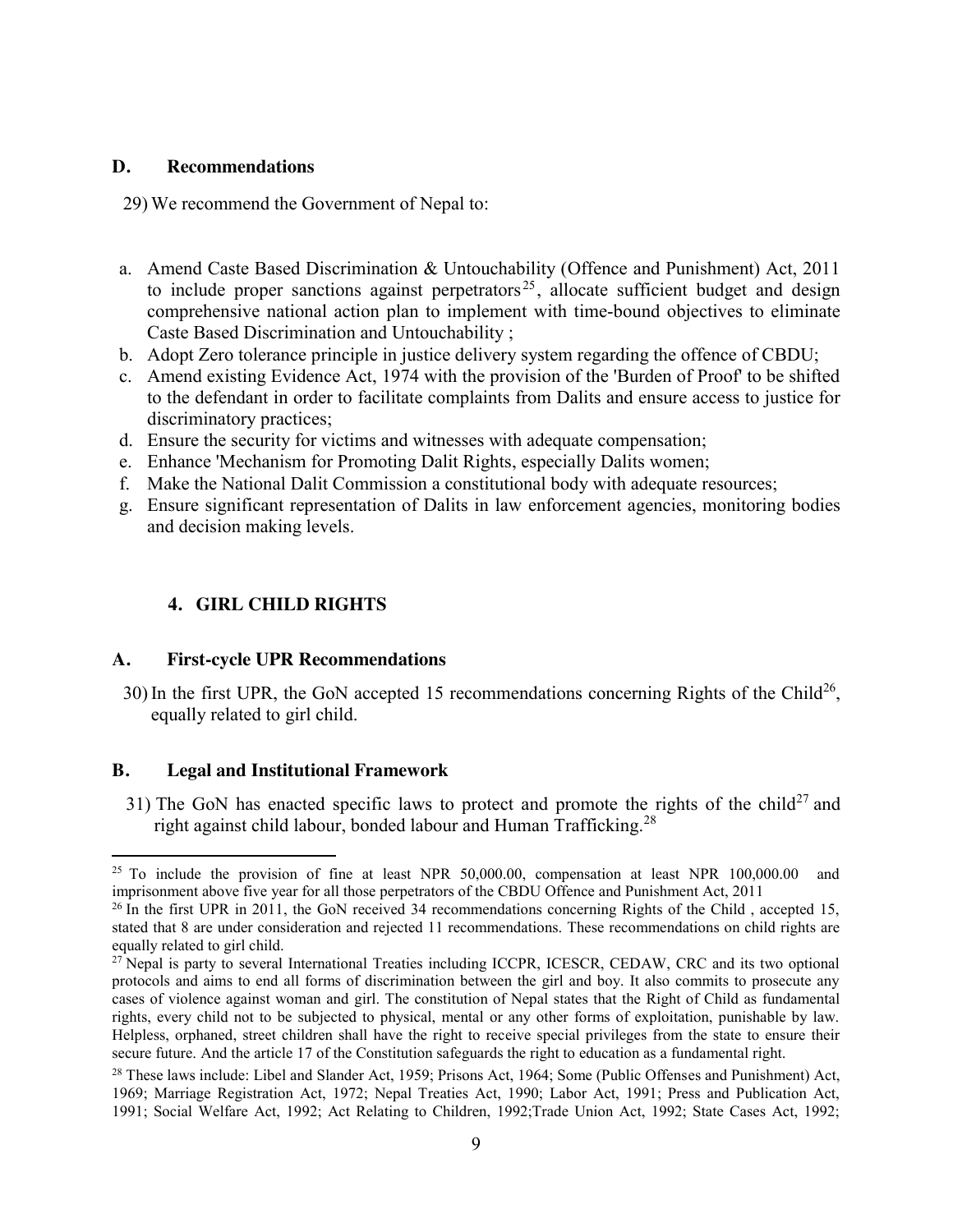- 32) The Ministry of Women, Children and Social Welfare (MOWCSW) is main responsible government institution<sup>29</sup> for the protection of child rights. The GoN has implemented a 10year National Plan of Action on Children  $(2004/05-2014/15)^{30}$ , protecting children against abuse, exploitation and violence, but despite of the progress made in eliminating child labour, it is known that 1.6 million children in Nepal are still engaged in child labour, the majority being girls.
- 33) There is a constitutional guaranteed right to judicial remedy for breach of rights of children. Although such rights are included as fundamental rights, 95% girls under the age of 16 are still exposed to various forms of sexual abuse. Furthermore, there is no authentic data of the street children including the girl child exposed to various sexual abuses.
- 34) Pursuant to the Education Act, 2001 (Seventh Amendment), the GoN has declared the secondary education free<sup>31</sup> for all the citizens and the National Action Plan on Education for All (2001-2015) has identified goals of elementary child education and development programmes. However, Nepal Demographic and Health Survey shows that only 6.3 % girls completed primary level and 4.4 % completed secondary level in the far-western region, which shows that no big progress has been made so far.

35) The situation of girl child in Nepal is much alarming despite few achievements in infant mortality and maternal mortality rate. Based upon traditional practices and patriarchy, existence of discrimination among girls and boys, in particular the access of opportunities is

Civil Service Act, 1993;Torture Related Compensation Act, 1996; Human Rights Commission Act, 1997; Legal Aid Act, 1997; Consumer Protection Act, 1998; Local Self-governance Act, 1999; Child Labor (Prohibition and Regulation) Act, 1999; Bonded Labor (Prohibition) Act, 2002; Nepal Citizenship Act, 2006; Human Trafficking and Transportation (Control) Act, 2007; Domestic Violence (Crime and Punishment) Act, 2009. Nepal also ratified ILO Convention No. 138 (1973) on the Minimum Age in 1997 and Convention No. 182 (1999) on the Worst Forms of Child Labour in 2002. Nepal is also party to Convention on Rights of the Child (CRC) Optional Protocol on the trafficking of Children, Child Prostitution and Child Pornography, however the state of children report of Central Child Welfare Board 2014 shows among 66 reported cases, 15 are boys and 51 are girls.

<sup>&</sup>lt;sup>29</sup> The Ministry of Women, Children and Social Welfare (MOWCSW) is responsible government institution for the formulation, implementation, monitoring and evaluation of policies, plans and programmes on women, children and social welfare, and also for the protection and security of orphans, helpless children, women, senior citizens and persons with disabilities (PWDs).

<sup>&</sup>lt;sup>30</sup> The GoN has implemented a 10-year National Plan of Action on Children (2004/05-2014/15), covering areas of health, protecting children against abuse, exploitation and violence, and combating HIV/AIDS. While the GoN made some progress in eliminating child labour, yet it remains as a serious HR concern. According to the GoN, 16,000 child labourers involved in worst forms of child labour were rescued during the period of FY 2006/07 and 2009/10, and 17,000 were prevented entering into such labour. However, 1.6 million Children are still engaged in child labour, the majority of them are girls. The Kamaiya Labour Prohibition Act prohibits debt bondage but not other forms of forced labour, nor provide sufficient penalties against offenders. Moreover the actual data of freed Kamaiyas hasn't been maintained.

<sup>&</sup>lt;sup>31</sup> The GoN has declared the secondary education free for all the citizens and made provision of scholarship to 100 % girls at the primary and lower secondary level and to all school girl students in Karnali Zone, to cover most of the direct costs of schooling (e.g. free textbooks, and no fees for admission, tuition and examinations).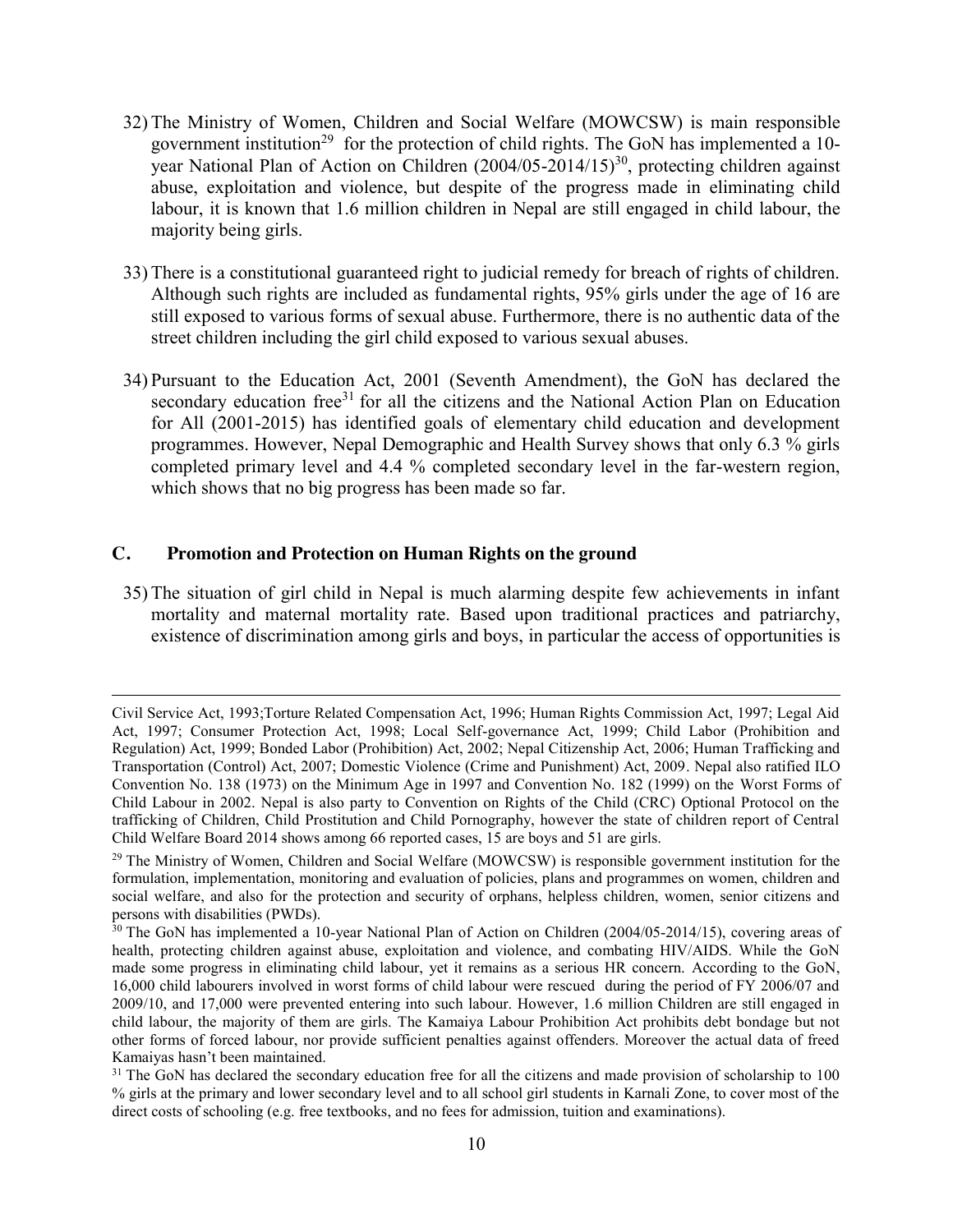prevailing despite of various legal remedies to eliminate discrimination against girls, the situation is not improving.

- 36) According to data released by WOREC, 199 cases of rape were reported to police across the nation in the fiscal year 2013/2014, of which 105 victims are girls under the age of 16. Irrespective of the laws against rape, the reported cases show that incidents are in alarming rate as they are occurring when girls are fetching water from the public tap, doing daily chores, collecting firewood or are at home. Total of 215 victims of rape documented by INSEC are minor girls $32$ . The home is not safe place for girl as the incident by family member or relative being perpetrator is on increase.
- 37) Many harmful cultural practices still prevail where girl child are suffering every day. In May 2005, the Supreme Court of Nepal outlawed the Chaupadi system  $33$  and issued a directive to the GoN to formulate laws eliminating the practice. However, it is still practiced throughout the Far Western Region. According to Nepal demographic and Health Survey, 28.8% of female and 6.9% of male were married between the ages of 15- 19 years<sup>34</sup>. This early pregnancy endangers the life of woman increasing risk of obstetric fistula and urinary prolapsed. GoN has not formulated any comprehensive programs to discourage child marriage especially in Terai area.

# **D. Recommendations**

- a. Amend the acts and legal provisions regarding the age of the "child" as per the international standards i.e. 18 years;
- b. Amend the provision of Domestic Violence Control Act, 2008 to criminalize violence against woman in informal sectors;
- c. Review and amend all domestic legislation to define and criminalize child prostitution, child trafficking, child pornography/child abuse in accordance with the optional protocol of CRC;
- d. Appoint an independent Child Right Commissioner to provide immediate action to victims and to address root causes of child abuse, violence or juvenile delinquency;
- e. Arrange appointees in Woman Commission to monitor the condition of girl child rights;
- f. Establish special mechanism to identify and protect girl child on the street, living with disabilities, to develop special program to enhance their access to education, health and other opportunities;
- g. Address the high rate of girl-drop outs in the secondary level through an adequate programs like proper latrine, setting standards of infrastructure in school and distribution of sanitary pads;

<sup>&</sup>lt;sup>32</sup> Report on Violence against Women/Girls Assessing the Situation of Nepal in 2013, Informal Sector Service Center, 2014 available at htttp://www.inseconline.org/pics/1394188608.pdf accessed on 30th January, 2015

<sup>&</sup>lt;sup>33</sup> In 2008, the MOWCSW promulgated guidelines "Chhaupadi Tradition Elimination Directive 2008", but adherence to these guidelines remains incomplete.

<sup>&</sup>lt;sup>34</sup> Nepal Demographic and Health Survey 2011,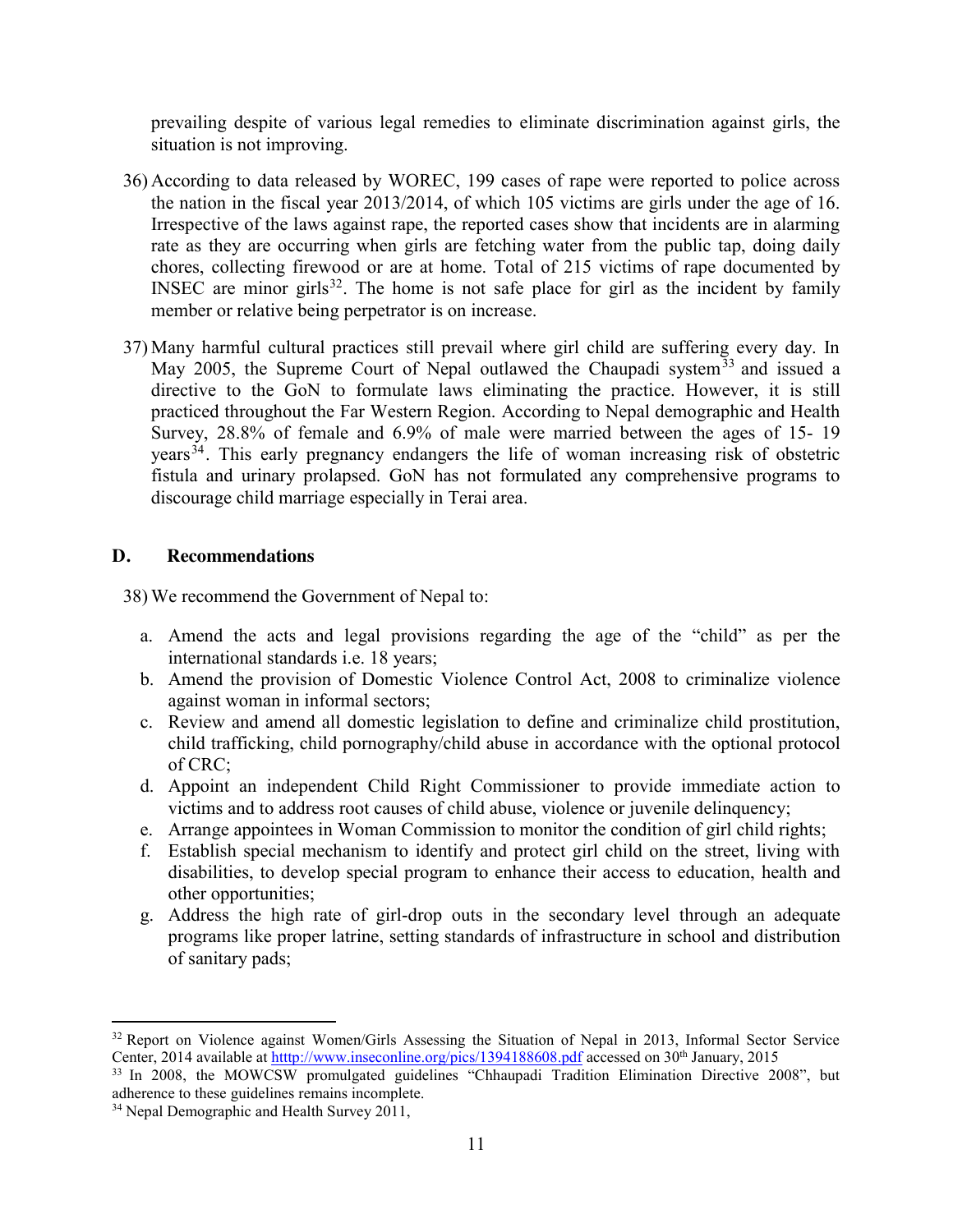- h. Address the problem of increased feticide by issuing directives to hospitals regarding the maintenance of record of clients during abortion;
- i. Plan and implement programs to end child marriage focusing on child marriage prone areas;
- j. Formulate woman friendly policies like the citizenship in name of mother, inheritance, eliminating dowry, financing single mother, old aged security and determination of the surname;
- k. Develop policies that promotes and support child clubs both technically and financially for the overall personality development of girl child.

# **5. WOMEN'S HEATH AND REPRODUCTIVE RIGHT**

# **A. First-cycle UPR Recommendations**

39) In the first UPR, the GoN accepted nine recommendations concerning "women's health and reproductive right"35.

# **B. Legal and Institutional Framework**

40) The GoN showed commitment to ensure sexual and reproductive health rights of women<sup>36</sup>. The Family Health Division (FHD) is responsible in order to design, plan, implement and

<sup>&</sup>lt;sup>35</sup> In the first UPR in 2011, out of 96 accepted recommendations by the GoN, nine recommendations are concerning "women's health and reproductive right". They are:

A - 106.14. Further, enhance measures aimed at protecting the human rights of children, women and other vulnerable groups (Philippines);

A - 106.30. Strengthen its measures to eradicate child abuse, sexual exploitation of children (Azerbaijan);

A - 106.31. Strengthen the implementation of its Human Trafficking and Transportation (Control) Act 2007 and its Regulation 2008 (Bhutan); further strengthen law enforcement and the judicial system in the efforts to address impunity, prevent domestic violence, and to protect women and children from trafficking as well as physical and sexual exploitation (Malaysia); combat human trafficking and forced prostitution in particular of children (Germany); fight trafficking in persons, prosecute perpetrators and provide protection and compensation to victims (Netherlands);

A - 107.8. Develop a National Action Plan on ending violence against women and children (Australia)

A - 107.22. Ensure that the cases of violence against women and girls are duly investigated (Thailand);

A - 107.23. Take measures to guarantee effective access to justice and protection for women victims of gender based violence (Brazil);

A - 108.20. Regarding human trafficking and violence against women and children, take further legislative steps, where necessary, and accelerate efforts for their effective implementation (Japan);

A - 106.41. Intensify efforts in providing basic services to vulnerable or marginalized groups or communities particularly providing quality health and education services and creating more employment opportunities (Myanmar);

NC - 108.23. Effectively investigate violations against human rights defenders, including journalists and women rights activists and bring to justice those responsible for such violations (Norway);

<sup>36</sup> Nepal has committed and progressed towards achieving "improve maternal health (MDG-5)". Nepal Interim Constitution addresses that, "Every woman shall have the right to reproductive health and reproduction". The Ministry of Health and Population (MoHP) has aim to decrease maternal and neo-natal mortality and morbidity in order to improve health situation of women of reproductive age particularly poor and marginalized community. Nepal has made significant progress in reducing maternal mortality between 1990 and 2006, from 539 to 281 per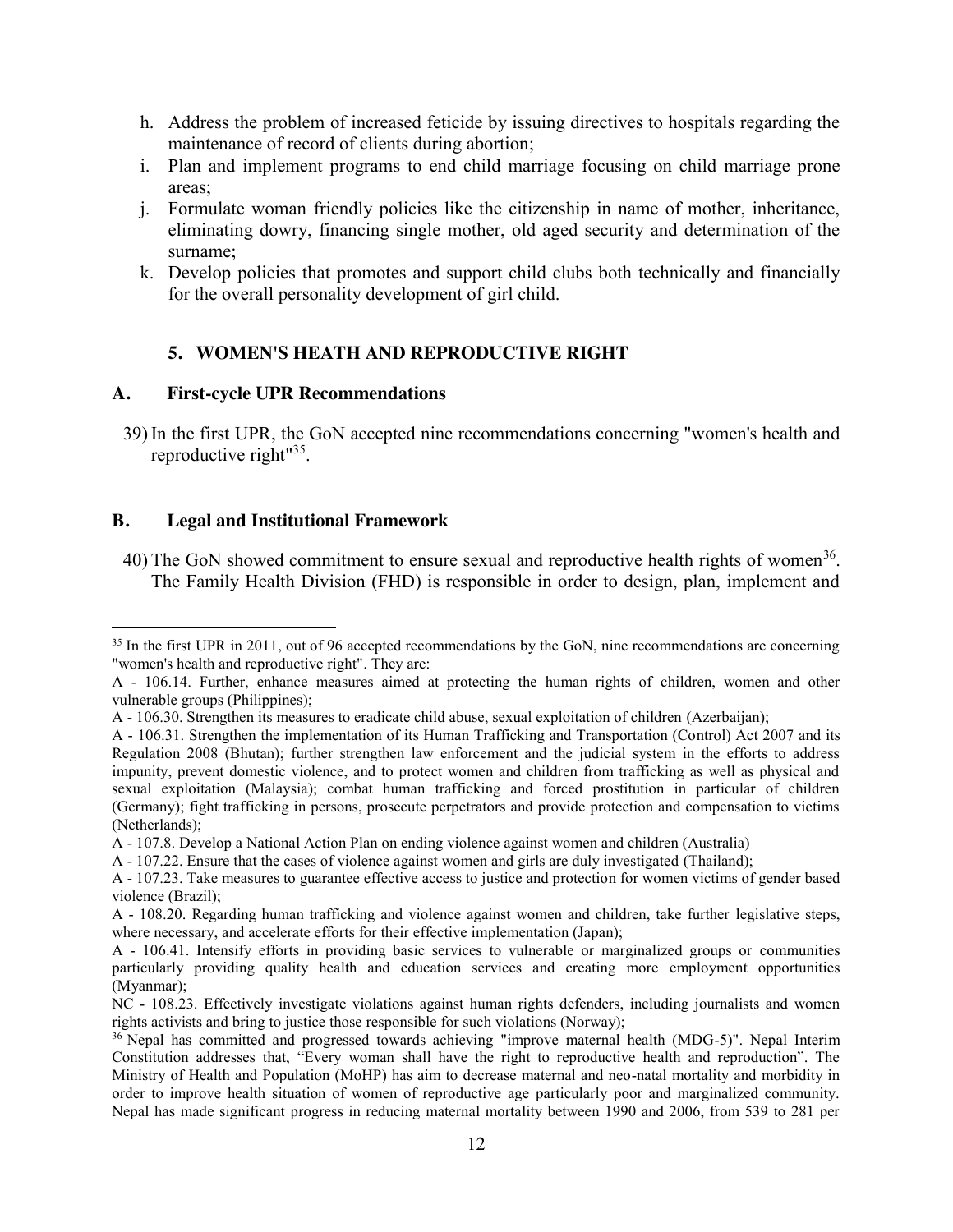monitoring of reproductive health program of the country. Although Nepal has made progress to improve Maternal Mortality Ratio (MMR) due to disparity among different castes and ethnic groups (Muslim, Dalit, Madheshi, etc.) including adolescent, health services have not reached adequately<sup>37</sup>.

### **C. Promotion and Protection on Human Rights on the ground**

- 41) Despite the efforts undertaken by the GoN to enact specific laws in order to reduce early marriage, sexual violence and abuse, and gender discrimination, due to the different socioeconomic situations, health problems persist. More than 29% of girls aged 15-19 are married<sup>38</sup> and therefore likely to get pregnant and give birth during their adolescence. Moreover, early marriage is embedded in some religious custom in Nepal.
- 42) After endorsement of abortion law in Nepal, abortion during adolescence increases reproductive health problem among women. Lack of awareness about consequences of early marriage and abortion maximize the sexual and reproductive health complications. Due to social norms and dignity, women particularly adolescent girls hesitate to receive health services and report in case of sexual violence and discrimination. Lack of access to health and afford to services add constrain to respect the reproductive and sexual rights of the women.

# **D. Recommendations**

 $\overline{a}$ 

- a. Ensure the access of information and women & adolescent friendly service on sexual and reproductive health (SRH) to adolescent, young people and women groups;
- b. Design special program in order to encourage adolescent, young people and women groups to participate in developing plans, policies, strategies for securing their rights on sexual and reproductive health;
- c. Strengthen existing SRH program in order to inspire equal participation of spouse on reproductive health and reproduction to secure quality of life;
- d. Emphasize on awareness activities and media campaign for behavioral change to address the sexual and reproductive health issues and develop comprehensive and user friendly IEC/BCC materials;

<sup>100,000</sup> live births according to the Report of NDHS in 2011, maternal death was reduced total from 539 to 281 per 100,000 live births. NDHS 2011, MoHP.

<sup>&</sup>lt;sup>37</sup> Recent report from Central Bureau of Statistics, Population Monograph of Nepal (2014) highlighted the maternal mortality rate (MMR) as 480 per 100,000 live births, which is estimated for the first time on the basis of census data. The ratio seems to be higher compared to the estimates provided by NDHSs and other sources. MMR is highest again in Tarai (634) followed by Mountain (561) and Hill. Mid-West Mountain had 1004, the highest among the ecological development regions, despite the National Safe Motherhood Program has made momentous change in developing different strategies and specific interventions related to safe motherhood and reproductive health<br>program implementation.

 $38$  According to the NDHS Further Analysis in 2013.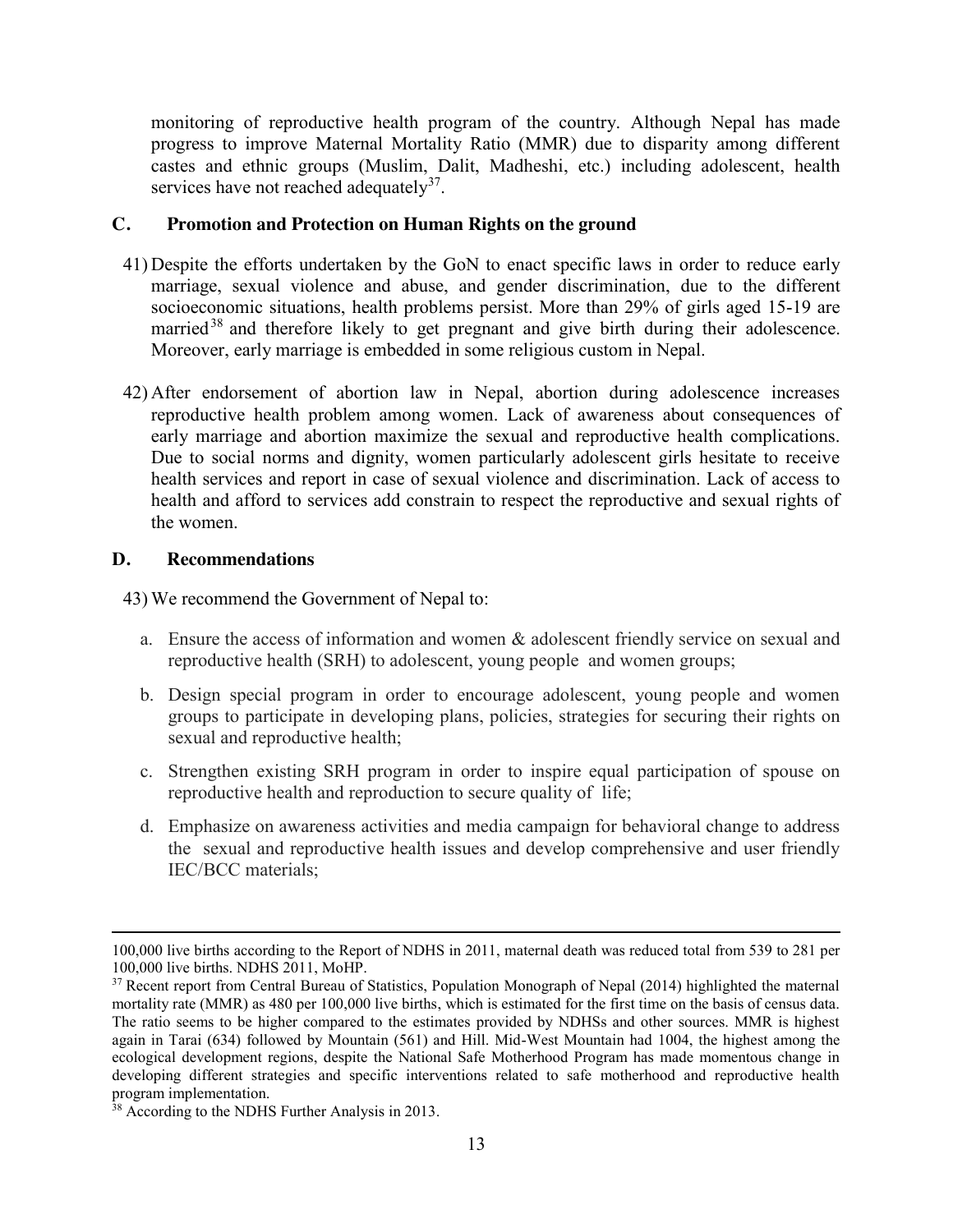- e. Review and develop existing health policies, plans and strategies for quality health service delivery at all level;
- f. Establish and strengthen effective communication and coordination mechanism in order to deliver user friendly sexual and reproductive health services to all adolescent, young people and women groups.

# **6. YOUTH RIGHTS**

#### **A. First-cycle UPR Recommendations**

44) There had been no recommendation on Youth Rights from the first UPR in 2011.

#### **B. Legal and Institutional Framework**

- 45) As an initiative to institutionalize the potential of youth, in 2009, the Ministry of Youth and Sports has been formed and the National Youth Policy (NYP) has been drafted in 2010 with 17 priority area39. With 50% of the youth unemployed and many under-employed, it is essential that adequate policies be framed for youth, especially in the areas of livelihood and employment. The NYP is a step in the right direction. However, the domestication and implementation of UN declarations on Youth<sup> $40$ </sup> into Nepali law and policies are rare.
- 46) Employment Fund has been operating since 2008 by the GoN in partnership with SDC and HELVETAS with the aim of providing training opportunities towards economically poor and socially discriminated youths to ensure their entry into the labour market and facilitating youths who want to start their business. The 13th National Plan has also addressed the issue of youth development. Ministry of Federal Affairs and Local Development, Ministry of Labor and Employment, Ministry of Finance, National Planning Commission, National Election Commission are ministerial and institutional framework to address the issue of youths in different ways.

### **C. Promotion and Protection on Human Rights on the ground**

47) Youths' rights should be monitored from three key areas: provision, protection and participation. Proportional and meaningful participation of youth in every sectors of state mechanism including political parties, engagement of youth in economic opportunities and ensuring the implementation of labor rights are key issues to protect the rights of youth.

<sup>&</sup>lt;sup>39</sup> The National Youth Policy identifies 17 priority areas that include: Education; Youth Empowerment and Leadership Development; Participation: Social and Cultural; Health and Family Wellbeing: HIV/AIDS, Malnutrition, healthy lifestyle, mental health; Drug abuse; Human Trafficking; Environment and Sustainable Development; Science and Technology among other (NYP, 2010).

<sup>40</sup> For instance the "Declaration on the Promotion among Youth of the Ideals of Peace, Mutual Respect and Understanding between Peoples", declaration of "International Youth Year: Participation, Peace and Development" in 1985 by UN, World Program of Action for Youth to the year 2000 and Beyond (WPAY), World Conference of Ministers Responsible for Youth and Lisbon Declaration on Youth Policies and Programmes.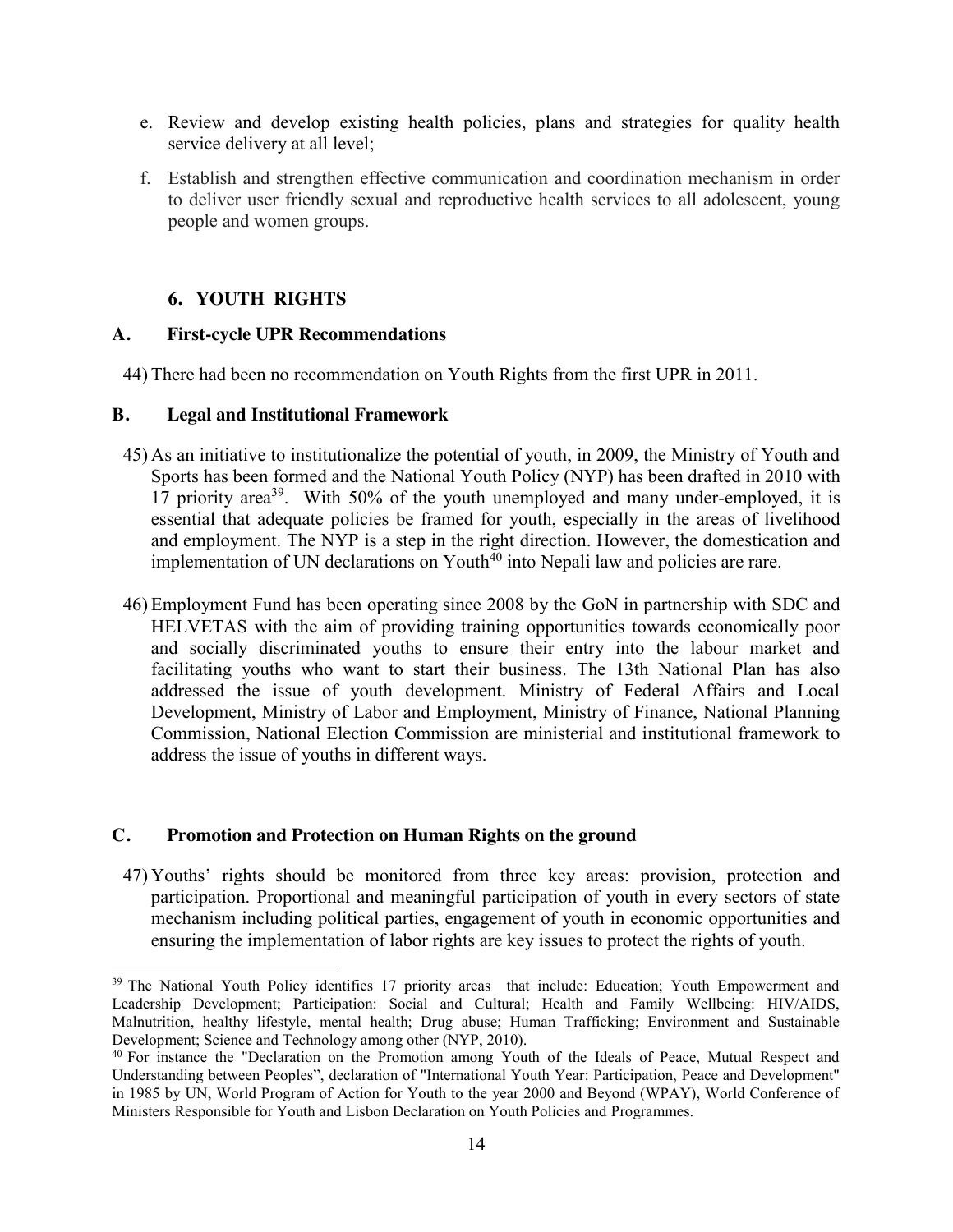- 48) Provision of including youth(age 16-40) under Youth Policy 2010 is contradictory to International standard, which has affected the participation of real youth groups. There is no proper action plan to implement youth policy 2010 and the Youth Council Bill is still not adopted.
- 49) Least representation of youth<sup>41</sup> even in direct election system, as only 19 out of 240 CA members are from youth group <sup>42</sup>. Provision of Youth Development has only included handful number of youths<sup>43</sup> and limited youth representation is noted at higher position of political parties<sup>44</sup>. Marginalized and disadvantage youth population don't have access to state mechanism and services<sup>45</sup>.

# **D. Recommendations**

50) We recommend the Government of Nepal to:

- a. Amend the Election Commission Act to ensure the participation of youth from 18-yearold;
- b. Include larger youth population as priority group in the National Plans, especially youth from marginalized, disadvantaged and poor with the special scheme on increasing their participation at education, health, employment and legislative;
- c. Adopt Youth Employment Policy and Youth Council Act as early as possible;
- d. Adopt Employment Act according to provisions enshrined in Interim Constitution with the aim of creating employment opportunity to youths on their choices;
- e. Capacitate and expand MOYS roles and responsibilities to address the broader issues of youth;
- f. Ensure youth participation and consultation during National Youth Employment Policy drafting process.

# **7. FREEDOM OF RELIGION OR BELIEF**

<sup>&</sup>lt;sup>41</sup> Election Commission Act is biased on representation of youth in parliament i.e. having age limitation 25 year-old to be Member of Parliament. In proportional election system, representation of youth in close-list-system is not adopted.

<sup>&</sup>lt;sup>42</sup> Nepal CA Election: 2013.<br><sup>43</sup> There are less than 50,000 youths from 12th National Plan of Nepal.

<sup>&</sup>lt;sup>44</sup> There is no proportional and meaningful participation of youth at State bodies and decisive participation of youth in political parties. Youth leader has no major stake on decision making process of political parties as well as representation of youth in National Planning Commission.

 $45$  Similarly Youth Vision 2025 is also being made for the youth leaders of political parties, excluding other youth groups such as Madhesi, indigenous peoples, Dalit, youth from backward regions, the disabled and minority communities. In addition, participation of 33 percent women at all levels have not been secured.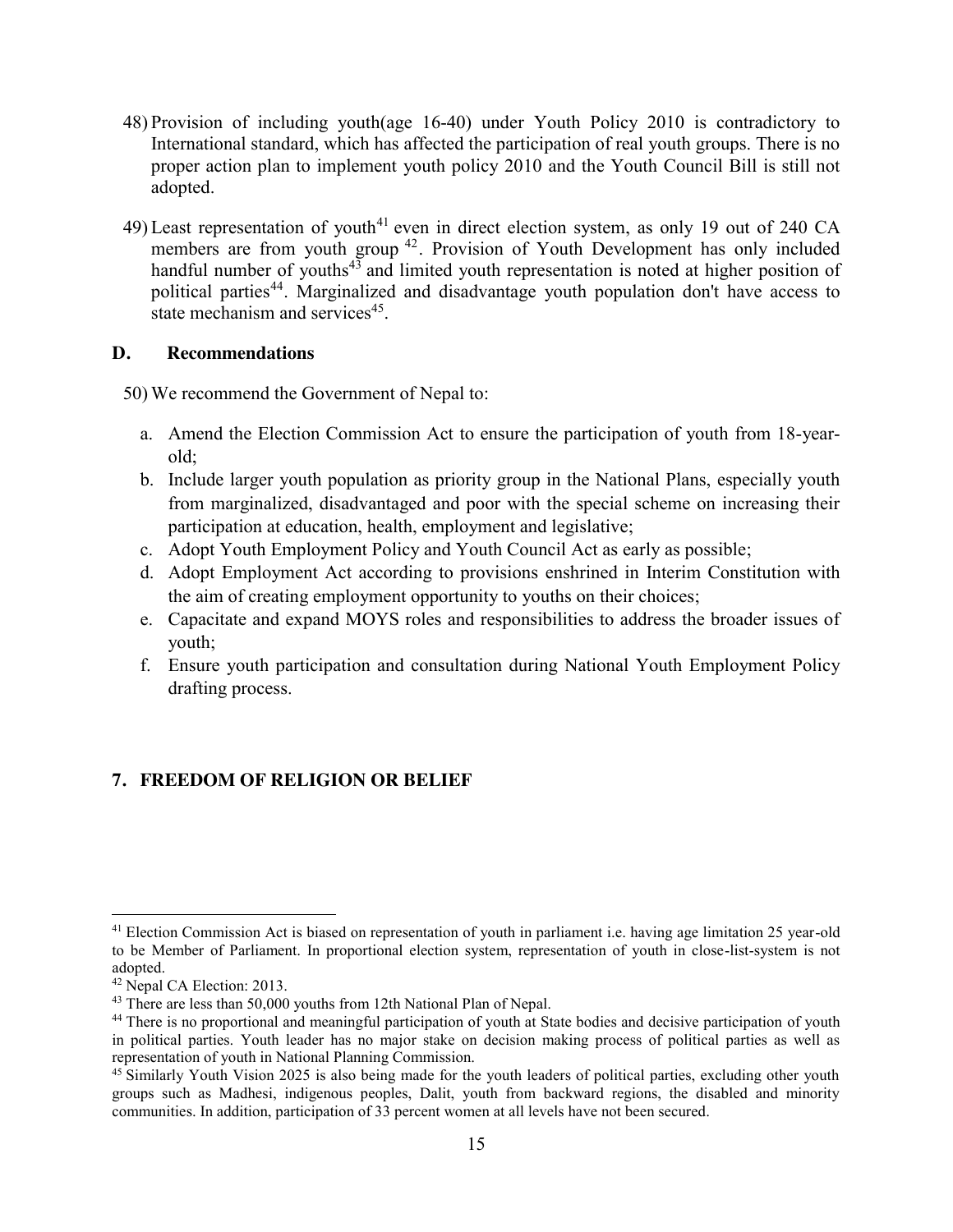### **A. First-cycle UPR Recommendations**

51) The GoN accepted six recommendations from the first UPR in 2011 on this issue.

### **B. Legal and Institutional Framework**

52) The provision in the Interim Constitution (IC 2007) has been practically nullified by the state authority (on the ground of contradictory sub-clause B) by promoting the anticonversion notion against the fundamental right <sup>46</sup> . A group of pro-Hindu Constituent Assembly members proposed an" Anti-conversion Bill" in 2011, which proposes that any attempt of changing one's faith or religion would be brought under civil and criminal codes. The bill is totally against religious freedom even to the extent of individual conversion.<sup>47</sup>

 <sup>46</sup> Nepal being the co-signatory of International Covenant on Civil and Political Rights (ICCPR), the Article 18 which clearly states "ones freedom to practice ones religion". Therefore, Nepal thus commits to promote religious freedom in the country.

<sup>47</sup>The Bill defines "All forms of religious communication, including talking about one's faith, as proselytizing and punishable with fines up to USD 700 and five years in prison.Any foreigners convicted on such grounds would be liable of immediate expulsion. Furthermore, the existing constitutional proposals contain a provision that "no person shall be entitled to convert another person from one religion to another against his or her desire" and these clauses prohibit changes of religion "with or without inducement"Christian Solidarity Worldwide webpage on Nepal, http://dynamic.csw.org.uk/article.asp?t=report&id=14 (cited on January 30<sup>th</sup> 2015, 11:25)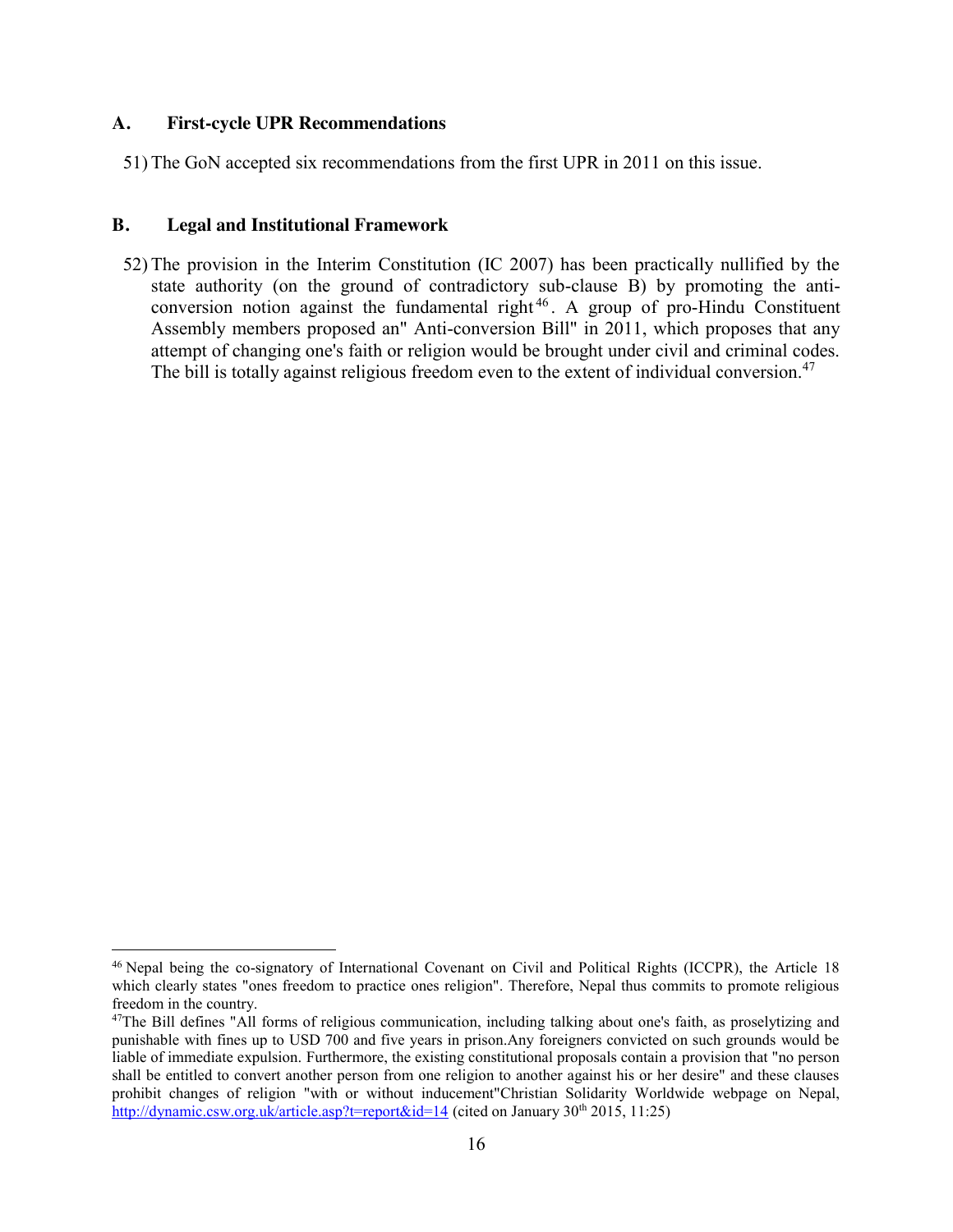- 53) There is no registration requirement for minority religious groups thus restricting them from legally owning land and properties of other forms including burial sites and getting government funding support. This is a great concern for safeguarding the rights of all minority religions.
- 54) The article 18.4 of the ICCPR has given parents and legal guardians the liberty to ensure the religious and moral education of their children in conformity with their own convictions. However, the orphanage/children home managers of Christians and other minority religious faiths are often accused of proselytizing the children under their care for teaching them to pray and participate in religious functions.
- 55) Civil Servants (Nepal Army and Police) are not allowed to observe the religion of their choices, but forced to participate in Hindu religious ceremonies/functions thus compelling them to voluntarily resign and many times not opt for getting employed in them.
- 56) Disregarding of the Constitutional declaration of Nepal as a secular state, discriminatory laws against minority religions are still enforced. There are some recent incidents<sup>48</sup> where the authority has shown its ignorance or serious human right violation against minority religious groups.

### **D. Recommendations**

- a. Ensure the equality among all religious organizations and institutions, maintaining equal protection of law, right to practice individual religion, faith, and religious activities;
- b. Amend clause 23 of Interim Constitution 2007 to ensure that every person has freedom to have or adopt a religion or belief of his/her choice and freedom to voluntary conversion, and the freedom, either individually or in community with others and in public or private, to manifest (worship, observe, practice and teach) his/her religion or belief;

 <sup>48</sup> Those incidents are:

<sup>•</sup> Pastor Mahesh Thanju along with 39 church leaders and believers were arrested and taken into custody for 3 days in June 2014, for baptizing 24 people.

<sup>•</sup> Setopati Online News, February 26, 2014: Mrs. Dil Shova, a Christian social worker running an orphanage and an old-age home, was accused of sexually exploiting the people under her care and converting the orphans to Christianity.

<sup>•</sup> The same online published a news in September 5, 2014 of Ms. Anju Panta, a famous Nepali professional singer accusing her of disrespecting the Hindus for opting not to sing a Hindu hymn that contradicts her conscience of being committed follower of Bible.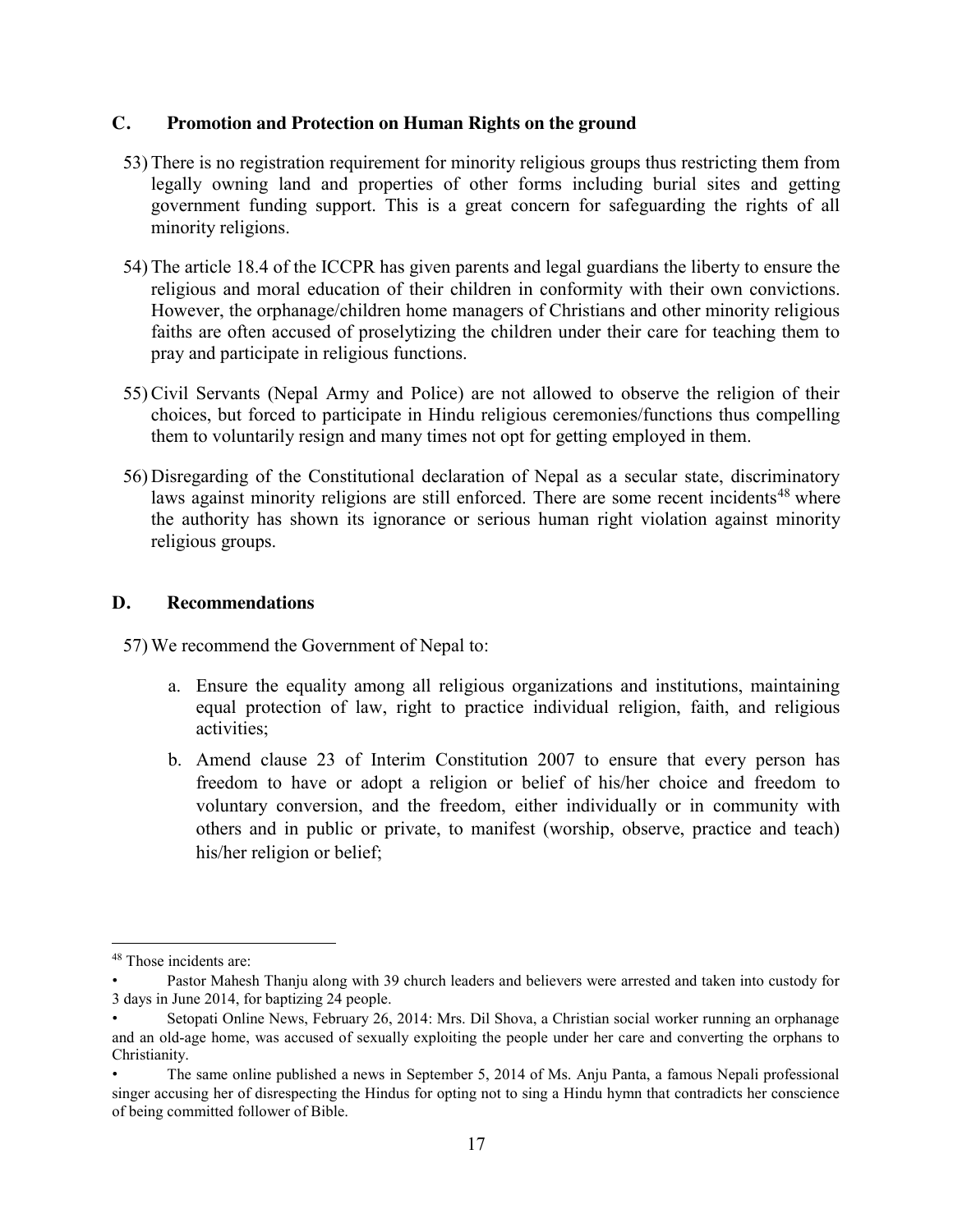- c. Form a minority Religious Commission consists of religious leaders, religious teachers, priests, pastors, imams, lama and gurus, and its members should be appointed by religious bodies;
- d. Provide sites for funerary rites (such as burial sites) and provide security for the same where such sites are already available so that people can conduct funerary rite with dignity in a secure environment;
- e. Formulate Religious Act addressing the following issues;
	- o Relating to laws that directly or indirectly identifies and promotes a particular religion within the state as legal subjects;
	- o Relating to the rights of religious organizations or institutions or bodies to maintain their independent legal existence, and matters pertaining to construction, protection or management of temples, Gumbas, mosques, churches, or other sites of religious importance;
	- o Relating to the policies towards religious/theological schools operating on the basis of a particular religion or faith that present religion as a historical fact or teach a particular religion as superior to others;
	- o Relating to religious programs that are broadcast by the state-owned radio or television and providing similar facility to all religions on an impartial and fair basis.

# **8. CLIMATE CHANGE, NATURAL RESOURCES AND HUMAN RIGHTS**

# **A. First-cycle UPR Recommendations**

58) The GoN accepted two recommendations on this issue from the first UPR in 2011.

# **B. Legal and Institutional Framework**

- 59) Nepal government came up with the Climate Change Policy 201149. The main goal of this policy is to improve livelihoods by mitigating and adapting to the adverse impacts of climate change, adaptation a low-carbon emissions socio-economic development path and supporting and collaborating in the spirits of country's commitments to national and international agreements related to climate change<sup>50</sup>.
- 60) In the context of Nepal, Indigenous peoples, Dalits, women, children are vulnerable to climate change, since their way of life is often inextricably tied to the natural resources and

<sup>&</sup>lt;sup>49</sup> According to the UN charter, the Universal Declaration of Human Rights and other international human rights instruments, states have a duty to cooperate to prevent the violation of human rights, including the duty to take effective action in the fight against climate change. Furthermore, states must take adequate measures to respect and promote human rights when working to climate change or adapt to its impact. Nepal has yet to implement the international standards applicable to indigenous peoples, as set out in the Nations Declaration on the Rights of Indigenous Peoples (UNDRIP) and the ILO Convention No.169 and indigenous peoples rights' to self determination. The GoN needs to meet its obligations to indigenous peoples in line with observations and recommendations made by the Special Rapporteur.

<sup>50</sup> Climate change policy 2010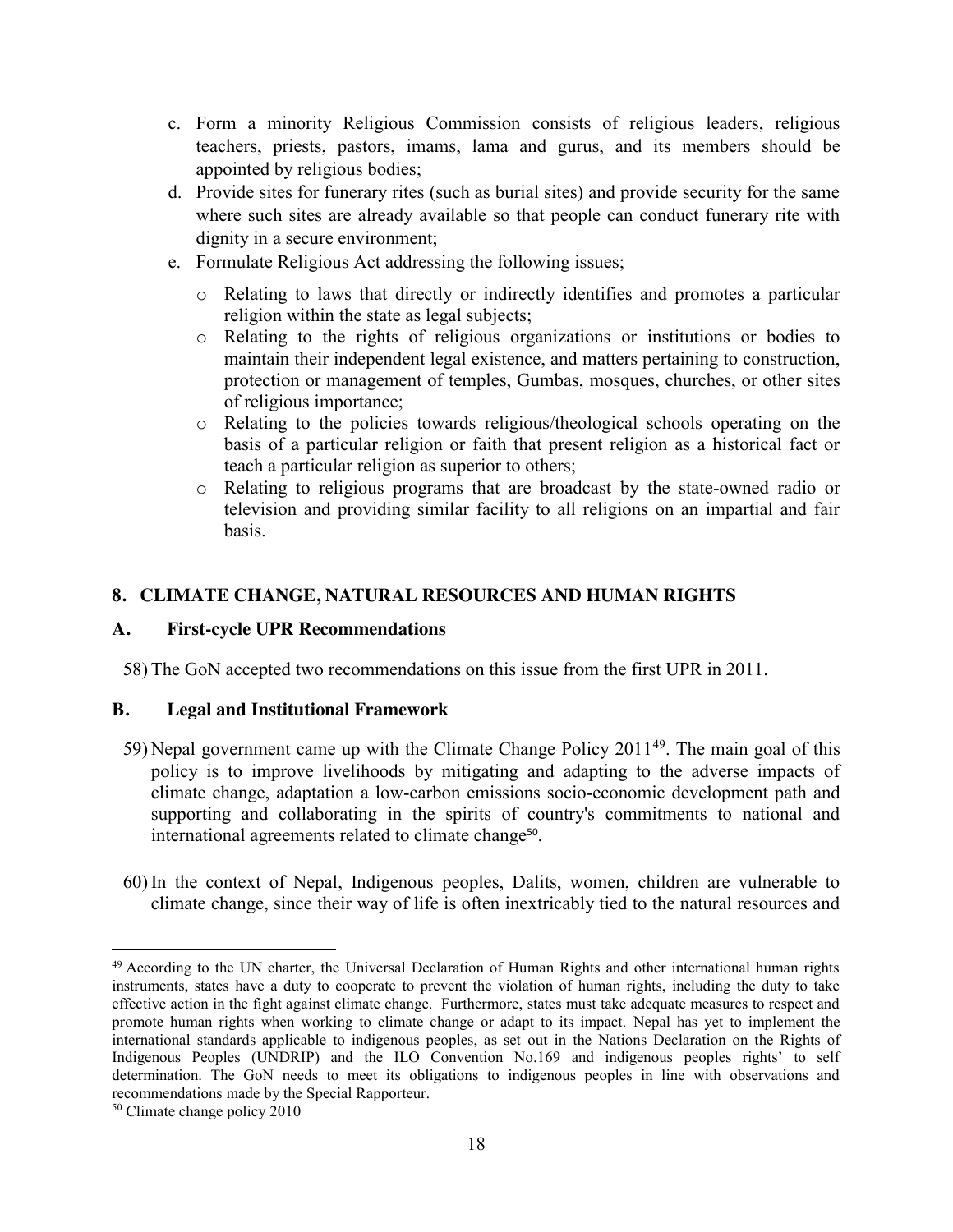environment. Consequently, Climate and environment change impact their ability to access water, food and shelter<sup>51</sup>.

# **C. Promotion and Protection on Human Rights on the ground**

- 61) **Right to Land/ Natural Resources**: Despite obtaining consent several years ago from political parties and forest users groups to live there, the forest department continues to forcibly evict and destroy the homes of landless people. Women living without land ownership are major victims affected by this. The GoN has failed to pass any law to protect tenancy rights for landless people. As a result of numerous discriminatory laws and practices, indigenous peoples are historically deprived of land and natural resources<sup>52</sup>.
- 62) Indigenous knowledge is not protected through legal provision that includes the use of copyright, certification marks and design, collective trademarks, patent law, moral rights and equitable sharing of the benefit arising from the utilization of traditional knowledge.
- 63) **Right to Food**: The effective enjoyment of the right to food remains a serious problem in Nepal<sup>53</sup>. Due to lack of just, fair and reasonable food distribution, food shortage has been one of the major violations of the right to food.
- 64) It is essential to consider the human rights aspects of climate change (CC) policy and program in the country, and other relevant institutions and mechanisms<sup>54</sup>.

# **D. Recommendations**

### **On Climate Change**

- 65) We recommend the Government of Nepal to:
	- a. Design appropriate institutions and mechanisms in Nepal CC framework that effectively operationalize the rights-related language in the policy and legal documents;
	- b. Create a process(es) in the CC policy and other CC related legal framework that will consider and address communications by or on behalf of individuals, peoples or

 <sup>51</sup> Power point presentation by Krishna Lamsal on climate change and human rights, Dr. Purna Nepali on Land rights in Nepal, Mr. Braj Kishore Yadav Joint Secretary MFSC on NBSAP, Mr. Kamal Rai and Mr. Dhan Man Gurung on ILO 169 and UNDRIP, Mr. Man Bahadur BK on DRR in Nepal.

<sup>&</sup>lt;sup>52</sup> Development projects, Leasehold and community forest, National Parks, and Hydro-projects have displaced many indigenous peoples from their ancestral lands and territories thereby denying those people their rights to consultation, participation, benefit-sharing and natural resources.

<sup>&</sup>lt;sup>53</sup> Natural calamities drought, landslides and floods, contributed to a significant decline in local food production in both 2008 and 2009, resulting in severe food shortages in several hill and mountain districts.

<sup>&</sup>lt;sup>54</sup> For example, given the impacts of climate change and measures taken to mitigate or adapt to climate change on a wide range of human rights, it is essential to integrate human rights considerations into the institutional framework and relevant processes of the country, including whatever legal and institutional architectures emerge in the agreed outcome of the current negotiations.